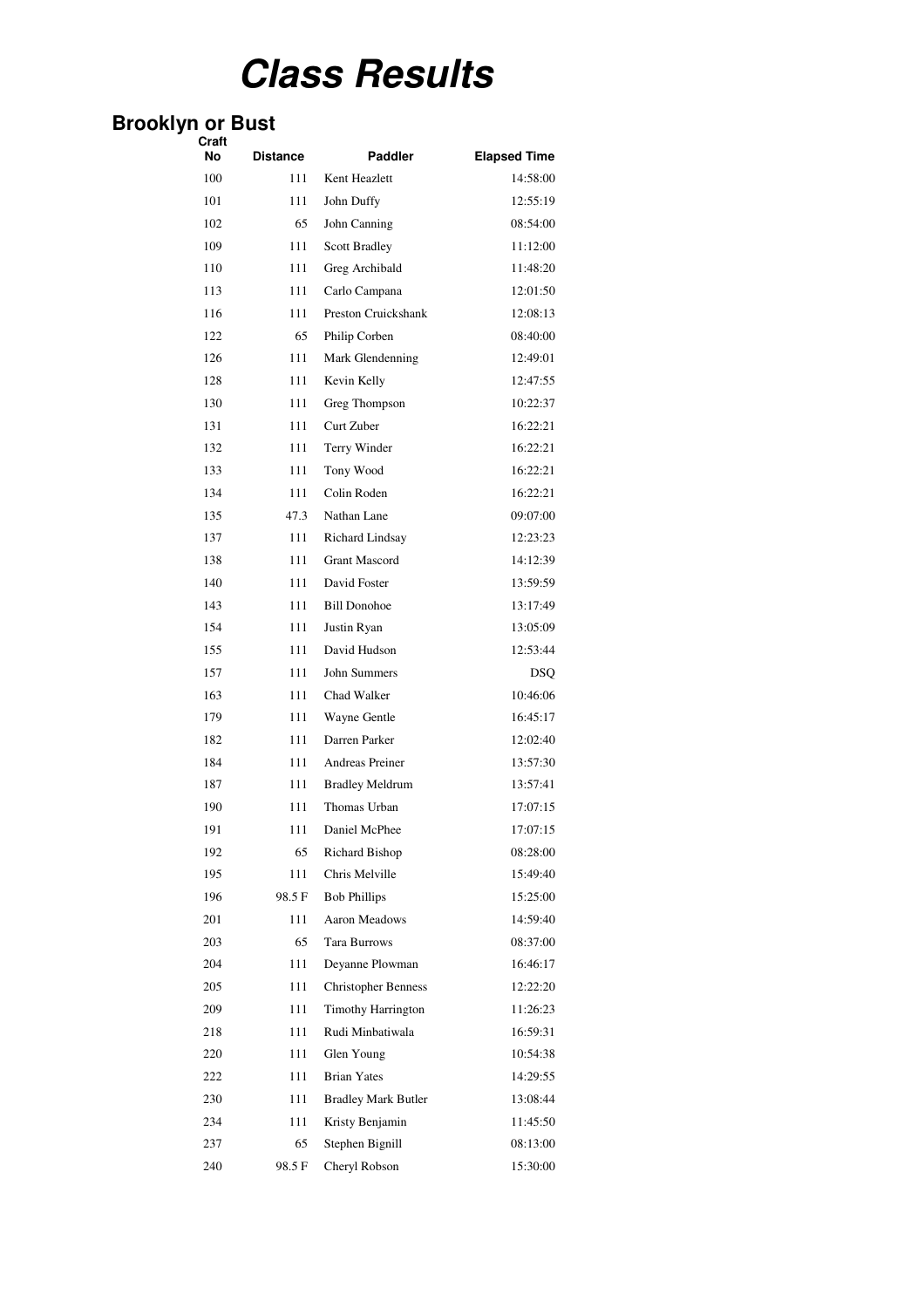| 241 | 98.5F | Robert Sybaczynskyj    | 15:52:00   |
|-----|-------|------------------------|------------|
| 249 | 111   | Peter Holz             | 10:54:32   |
| 265 | 111   | <b>Stuart Laughton</b> | 16:36:35   |
| 268 | 111   | Kieron Potger          | 12:13:51   |
| 273 | 65    | Ryan Sherry            | 09:38:00   |
| 277 | 111   | Mark Kenna             | 10:48:19   |
| 278 | 111   | Nicole Bartels         | 13:21:49   |
| 285 | 111   | Chris Mason            | 11:45:53   |
| 289 | 111   | Dane Williams          | <b>DSO</b> |
| 291 | 111   | Kevin O'Connor         | 15:17:19   |
| 292 | 111   | Chris Thompson         | 14:08:10   |
| 293 | 111   | Melissa Hanley         | 16:11:50   |
| 295 | 111   | Dave Brace             | 10:19:10   |
| 301 | 111   | Greg Howick            | 15:55:47   |
| 307 | 111   | Sue Donoghoe           | 14:27:09   |
| 308 | 111   | Tom Holloway           | 13:36:13   |
| 312 | 111   | Peter Shearman         | 12:22:10   |
| 315 | 111   | Sally Macready         | 15:46:05   |
| 325 | 111   | Warren Keegan          | 12:56:27   |
| 331 | 111   | Chris Tynan            | 17:06:58   |
| 343 | 111   | Justin Stanbridge      | 16:04:50   |
| 345 | 111   | Paul Engeler           | 16:36:30   |
| 348 | 111   | Simon Trembath         | 15:44:22   |
| 349 | 111   | <b>Nigel Colless</b>   | 11:39:00   |
| 351 | 111   | Anthony Andreazza      | 17:10:05   |
| 353 | 111   | Andrew Bekkema         | 12:45:09   |
| 364 | 111   | Wayne Dillon           | 13:48:00   |
| 368 | 111   | Andrew Kucyper         | 15:48:45   |
| 376 | 65    | Graham West            | 09:16:00   |
| 378 | 65    | Tim Dodd               | 08:20:00   |
| 382 | 98.5F | David Wheatley         | 15:00:00   |
| 388 | 65    | Mark Bode              | 08:13:00   |
| 393 | 98.5F | <b>Bill Surgeon</b>    | 15:45:00   |
| 395 | 111   | David Pearce           | 17:36:40   |
| 397 | 47.3  | Simon Lewer            | 09:07:00   |
| 398 | 65    | David Johns            | 09:09:00   |
| 402 | 111   | William Warrick        | 15:37:00   |
| 408 | 111   | <b>Robert Adams</b>    | 12:29:07   |
| 411 | 98.5F | Fergus Hardingham      | 15:15:00   |
| 424 | 111   | Amanda Robins          | 15:25:45   |
| 434 | 98.5F | Wae-Jae Tan            | 15:30:00   |
| 442 | 65    | <b>Bruce Terry</b>     | 09:34:00   |
| 443 | 111   | Anthony Grey           | 14:10:45   |
| 445 | 65    | <b>Andrrew Benoit</b>  | 09:09:00   |
| 448 | 65    | Mitchell Welch         | 09:26:00   |
| 452 | 111   | <b>Brett Golledge</b>  | 12:02:29   |
| 457 | 65    | <b>Rowland Jones</b>   | 06:28:00   |
| 458 | 40.8  | Jane Cunliffe-Jones    | 06:16:00   |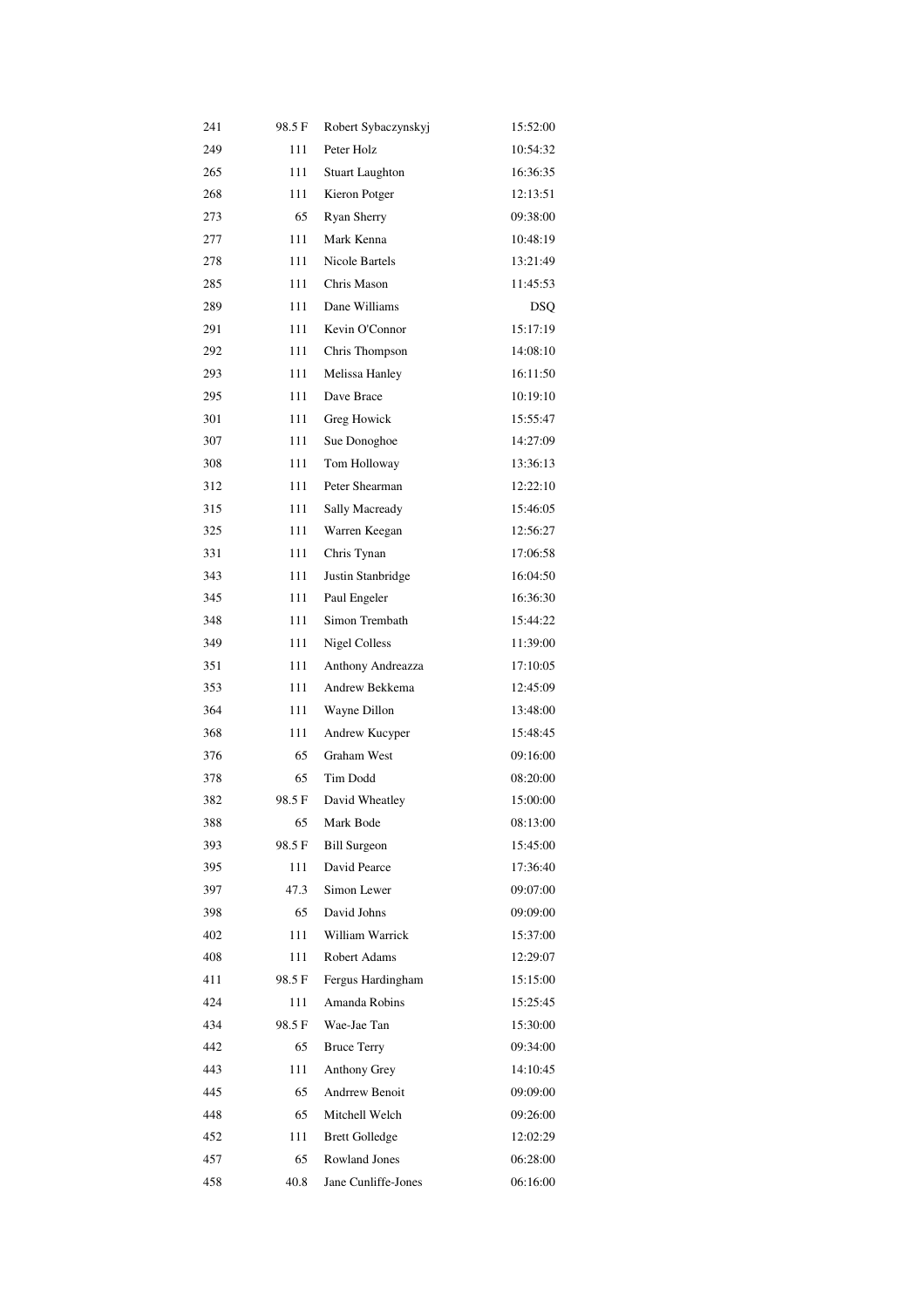| 459 | 54    | <b>Matthew Sharp</b>  | 08:09:00 |
|-----|-------|-----------------------|----------|
| 469 | 65    | <b>Clinton Lucas</b>  | 09:36:00 |
| 470 | 111   | <b>Adam Trew</b>      | 15:02:50 |
| 472 | 65    | Chris Quirk           | 06:16:00 |
| 477 | 111   | Will Halliday         | 14:32:40 |
| 478 | 31.2  | Ron Fussell           | 03:10:00 |
| 480 | 111   | Craig Whelan          | 14:33:35 |
| 482 | 111   | <b>Tim Andrews</b>    | 17:07:11 |
| 483 | 111   | <b>Mark Hurst</b>     | 17:07:18 |
| 490 | 111   | Stephen Morrow        | 12:34:53 |
| 492 | 111   | Andrew Rodgers        | 13:22:16 |
| 499 | 111   | <b>Richard Hudson</b> | 15:01:15 |
| 500 | 65    | Andrew Knight         | 09:43:00 |
| 502 | 98.5F | Andrew Gebicki        | 16:58:00 |

#### **Brooklyn or Bust 2 Craft**

| No  | <b>Distance</b> | <b>Paddler</b>         | <b>Elapsed Time</b> |
|-----|-----------------|------------------------|---------------------|
| 105 | 111             | John Fitzgerald        | 13:42:39            |
|     |                 | Mark Schrapel          |                     |
| 118 | 111             | Peter Prendergast      | 14:55:42            |
|     |                 | David Dowe             |                     |
| 119 | 111             | <b>Samuel Dance</b>    | 13:46:45            |
|     |                 | Douglas Falconer       |                     |
| 166 | 111             | Jemma Butt             | 13:08:27            |
|     |                 | <b>Simon Butt</b>      |                     |
| 167 | 54              | Elso Pieterse          | 07:44:00            |
|     |                 | <b>Ross Williams</b>   |                     |
| 168 | 111             | <b>Chris Rrobert</b>   | 13:28:33            |
|     |                 | Jake Sheppeard         |                     |
| 173 | 111             | Raphael Kwa            | 14:03:22            |
|     |                 | Lachlan Kwa            |                     |
| 175 | 111             | Martin Vanderpoel      | 11:16:20            |
|     |                 | Philip Willcockson     |                     |
| 200 | 111             | <b>Brett Robinson</b>  | 11:08:16            |
|     |                 | <b>Steve Morrison</b>  |                     |
| 210 | 65              | Kevin Coulson          | 09:20:00            |
|     |                 | Cushla Coulson         |                     |
| 212 | 111             | David Bachmayer        | 13:10:10            |
|     |                 | Roy Baskin             |                     |
| 214 | 111             | Dom Willson            | 14:47:30            |
|     |                 | <b>Richard Yates</b>   |                     |
| 223 | 47.3            | David Goodie           | 04:47:00            |
|     |                 | <b>Stuart Myers</b>    |                     |
| 229 | 111             | <b>Cameron Stewart</b> | 14:50:52            |
|     |                 | <b>Nick Cavill</b>     |                     |
| 238 | 111             | Richard Macready       | 11:30:31            |
|     |                 | <b>Ben Waller</b>      |                     |
| 250 | 47.3            | Jason Seam             | 08:57:00            |
|     |                 | Eamonn McGill          |                     |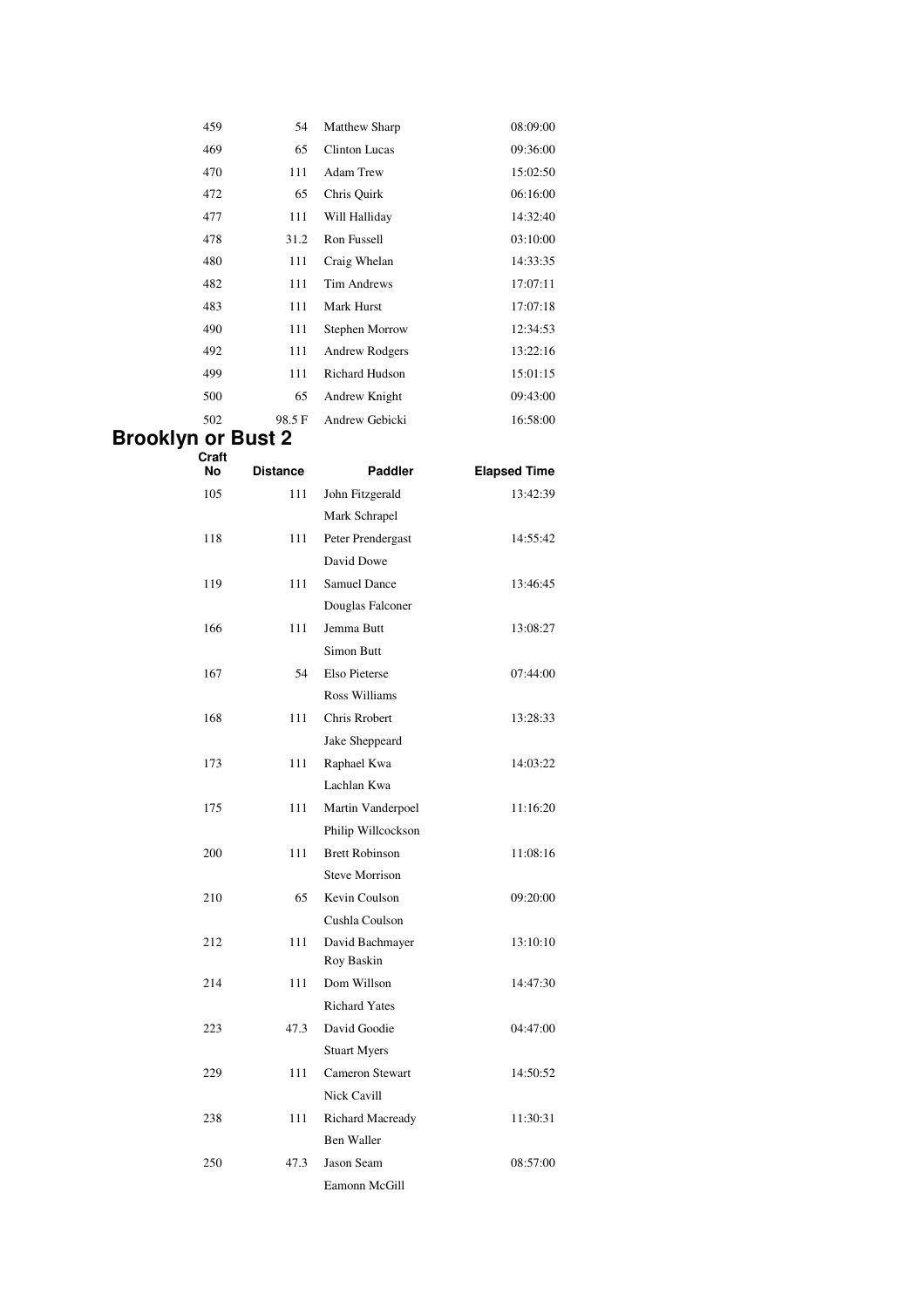| 98.5F  | Carl Davis                                                                                     | 14:45:00                                                                                                                                                                                                                                                                                                                                                                                                                                                                                       |
|--------|------------------------------------------------------------------------------------------------|------------------------------------------------------------------------------------------------------------------------------------------------------------------------------------------------------------------------------------------------------------------------------------------------------------------------------------------------------------------------------------------------------------------------------------------------------------------------------------------------|
|        | <b>Daniel Matthews</b>                                                                         |                                                                                                                                                                                                                                                                                                                                                                                                                                                                                                |
| 98.5 F | Ori Kedar                                                                                      | 16:20:00                                                                                                                                                                                                                                                                                                                                                                                                                                                                                       |
|        | Richard Oldfield                                                                               |                                                                                                                                                                                                                                                                                                                                                                                                                                                                                                |
| 47.3   | <b>Robert Dickson</b>                                                                          | 08:25:00                                                                                                                                                                                                                                                                                                                                                                                                                                                                                       |
|        | Oliver Drummond                                                                                |                                                                                                                                                                                                                                                                                                                                                                                                                                                                                                |
| 65     | Simon Barber                                                                                   | 11:30:00                                                                                                                                                                                                                                                                                                                                                                                                                                                                                       |
|        |                                                                                                |                                                                                                                                                                                                                                                                                                                                                                                                                                                                                                |
| 54     |                                                                                                | 09:47:00                                                                                                                                                                                                                                                                                                                                                                                                                                                                                       |
|        | Will Yates                                                                                     |                                                                                                                                                                                                                                                                                                                                                                                                                                                                                                |
| 65     | Naomi Bourne                                                                                   | 10:35:00                                                                                                                                                                                                                                                                                                                                                                                                                                                                                       |
|        |                                                                                                |                                                                                                                                                                                                                                                                                                                                                                                                                                                                                                |
|        |                                                                                                | 15:55:00                                                                                                                                                                                                                                                                                                                                                                                                                                                                                       |
|        |                                                                                                |                                                                                                                                                                                                                                                                                                                                                                                                                                                                                                |
|        |                                                                                                | 15:20:00                                                                                                                                                                                                                                                                                                                                                                                                                                                                                       |
|        |                                                                                                |                                                                                                                                                                                                                                                                                                                                                                                                                                                                                                |
|        |                                                                                                | 17:00:00                                                                                                                                                                                                                                                                                                                                                                                                                                                                                       |
|        |                                                                                                |                                                                                                                                                                                                                                                                                                                                                                                                                                                                                                |
|        |                                                                                                | 15:24:00                                                                                                                                                                                                                                                                                                                                                                                                                                                                                       |
|        |                                                                                                |                                                                                                                                                                                                                                                                                                                                                                                                                                                                                                |
|        |                                                                                                |                                                                                                                                                                                                                                                                                                                                                                                                                                                                                                |
|        |                                                                                                | 11:30:00                                                                                                                                                                                                                                                                                                                                                                                                                                                                                       |
|        |                                                                                                |                                                                                                                                                                                                                                                                                                                                                                                                                                                                                                |
|        |                                                                                                | 04:48:00                                                                                                                                                                                                                                                                                                                                                                                                                                                                                       |
|        |                                                                                                |                                                                                                                                                                                                                                                                                                                                                                                                                                                                                                |
|        |                                                                                                | 17:24:00                                                                                                                                                                                                                                                                                                                                                                                                                                                                                       |
|        |                                                                                                |                                                                                                                                                                                                                                                                                                                                                                                                                                                                                                |
|        |                                                                                                | 16:28:00                                                                                                                                                                                                                                                                                                                                                                                                                                                                                       |
|        |                                                                                                |                                                                                                                                                                                                                                                                                                                                                                                                                                                                                                |
|        |                                                                                                |                                                                                                                                                                                                                                                                                                                                                                                                                                                                                                |
|        |                                                                                                | 13:36:05                                                                                                                                                                                                                                                                                                                                                                                                                                                                                       |
|        |                                                                                                |                                                                                                                                                                                                                                                                                                                                                                                                                                                                                                |
|        |                                                                                                | 09:52:10                                                                                                                                                                                                                                                                                                                                                                                                                                                                                       |
|        |                                                                                                |                                                                                                                                                                                                                                                                                                                                                                                                                                                                                                |
|        |                                                                                                | 15:08:00                                                                                                                                                                                                                                                                                                                                                                                                                                                                                       |
|        |                                                                                                |                                                                                                                                                                                                                                                                                                                                                                                                                                                                                                |
|        |                                                                                                |                                                                                                                                                                                                                                                                                                                                                                                                                                                                                                |
|        |                                                                                                |                                                                                                                                                                                                                                                                                                                                                                                                                                                                                                |
|        |                                                                                                |                                                                                                                                                                                                                                                                                                                                                                                                                                                                                                |
| 111    | Paul Carr                                                                                      | 12:55:35                                                                                                                                                                                                                                                                                                                                                                                                                                                                                       |
|        | Mark Ezzy                                                                                      |                                                                                                                                                                                                                                                                                                                                                                                                                                                                                                |
| 111    | Brendan Luchetti                                                                               | 11:03:07                                                                                                                                                                                                                                                                                                                                                                                                                                                                                       |
|        | Allan Keith                                                                                    |                                                                                                                                                                                                                                                                                                                                                                                                                                                                                                |
|        | David Lunn                                                                                     |                                                                                                                                                                                                                                                                                                                                                                                                                                                                                                |
|        | Geoff Forward                                                                                  |                                                                                                                                                                                                                                                                                                                                                                                                                                                                                                |
| 111    | Gareth Andrews                                                                                 | 11:59:16                                                                                                                                                                                                                                                                                                                                                                                                                                                                                       |
|        | Shaun Lane                                                                                     |                                                                                                                                                                                                                                                                                                                                                                                                                                                                                                |
| 54     | Justin Snell                                                                                   | 07:05:00                                                                                                                                                                                                                                                                                                                                                                                                                                                                                       |
|        | Megan Gooey                                                                                    |                                                                                                                                                                                                                                                                                                                                                                                                                                                                                                |
|        | 98.5 F<br>98.5 F<br>98.5 F<br>98.5 F<br>65<br>31.2<br>98.5 F<br>98.5 F<br>111<br>111<br>98.5 F | Luke Poggi<br>Benjamin Wilkinson<br>Ashlee Campbell<br>Lincoln Fishpool<br>Andrew Lipscomb<br>Mark Kelly<br>Alice Walker<br>Luke Kogias<br>Daniel Creagan<br>Anne Kelly<br>Nichols Wokker<br>Claire McGarity<br>Claire Monaghan<br>Jai Hashim<br>Jack Widdowson<br><b>Riley Lewis</b><br>Martin Timperley<br>John Coombs<br>Timothy Mayne<br>Lance Brooks<br>Michael Weaver<br>Jared Thompson<br>Ben Thompson<br>Michael Vincent<br>Hamish Barnet<br>Kate Fixter<br>Matt Clark<br>Alice Halpin |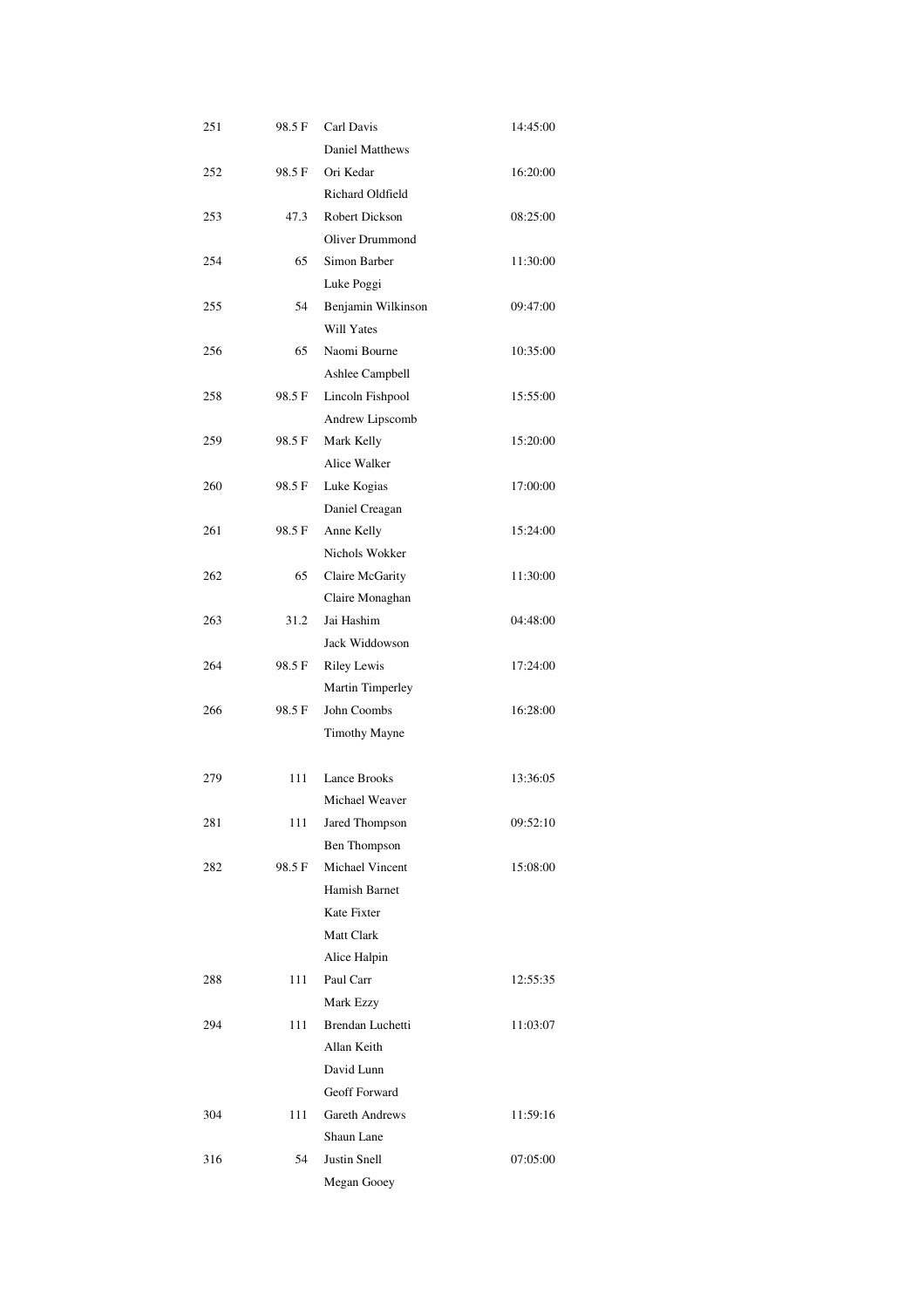| 318 | 111    | Joseph Cordaro         | 15:35:30 |
|-----|--------|------------------------|----------|
|     |        | John Malone            |          |
| 332 | 65     | Tom Carter             | 10:24:00 |
|     |        | <b>Tim Carter</b>      |          |
| 336 | 65     | <b>Sharon Henstock</b> | 08:39:00 |
|     |        | David Moloney          |          |
| 346 | 65     | Neil Duffy             | 07:04:00 |
|     |        | Raewyn Duffy           |          |
| 352 | 81.6   | Joshua Cave            | 14:10:00 |
|     |        | Kyra Austin            |          |
| 354 | 98.5 F | Simon Osborn           | 15:12:00 |
|     |        | Benny Reyne            |          |
| 355 | 47.3   | Mark George            | 08:03:00 |
|     |        | Kirsty Malby           |          |
| 356 | 111    | Ashleigh Bailey        | 16:35:16 |
|     |        | Hayley Wood            |          |
| 357 | 98.5 F | <b>Bruin Hutchings</b> | 15:22:00 |
|     |        | Amelia Hall            |          |
| 358 | 65     | Katja Jane Ingham      | 09:44:00 |
|     |        | Alice Hone             |          |
| 359 | 98.5 F | Jakeb Gaspardis        | 15:43:00 |
|     |        | Emily McPherson        |          |
| 360 | 98.5 F | Anne-Sophie Brown      | 15:20:00 |
|     |        | Samuel McCaffrey       |          |
| 361 | 98.5 F | <b>Matthew Velcich</b> | 15:36:00 |
|     |        | Chris Finn             |          |
| 362 | 98.5 F | <b>Natalie Deaves</b>  | 17:24:00 |
|     |        | Joshua Van der Eyk     |          |
|     |        | Christopher Richards-  |          |
| 363 | 111    | Murray                 | 15:46:40 |
|     |        | Mitchell Ward          |          |
| 365 | 93.5   | <b>Brodie Rumsby</b>   | 16:20:00 |
|     |        | William Pepper         |          |
| 372 | 111    | Andrew Wright          | 12:24:04 |
|     |        | Mark Willson           |          |
| 379 | 111    | Damian Lawrence        | 15:55:30 |
|     |        | Jon Hargrave           |          |
| 381 | 31.2   | <b>Richard Emery</b>   | 02:55:00 |
|     |        | Craig Mason            |          |
| 389 | 111    | David Miles            | 13:36:50 |
|     |        | Leslie McInnes         |          |
| 390 | 98.5 F | Cynthia Moncrieff      | 14:45:00 |
|     |        | <b>Ross Moncrieff</b>  |          |
| 394 | 65     | Benjamin Piper         | 08:28:00 |
|     |        | <b>Michael Seitz</b>   |          |
| 399 | 111    | Barnabas Bako          | 15:49:02 |
|     |        | Paul Dunai             |          |
| 401 | 111    | Callum James           | 15:57:25 |
|     |        | <b>Fraser James</b>    |          |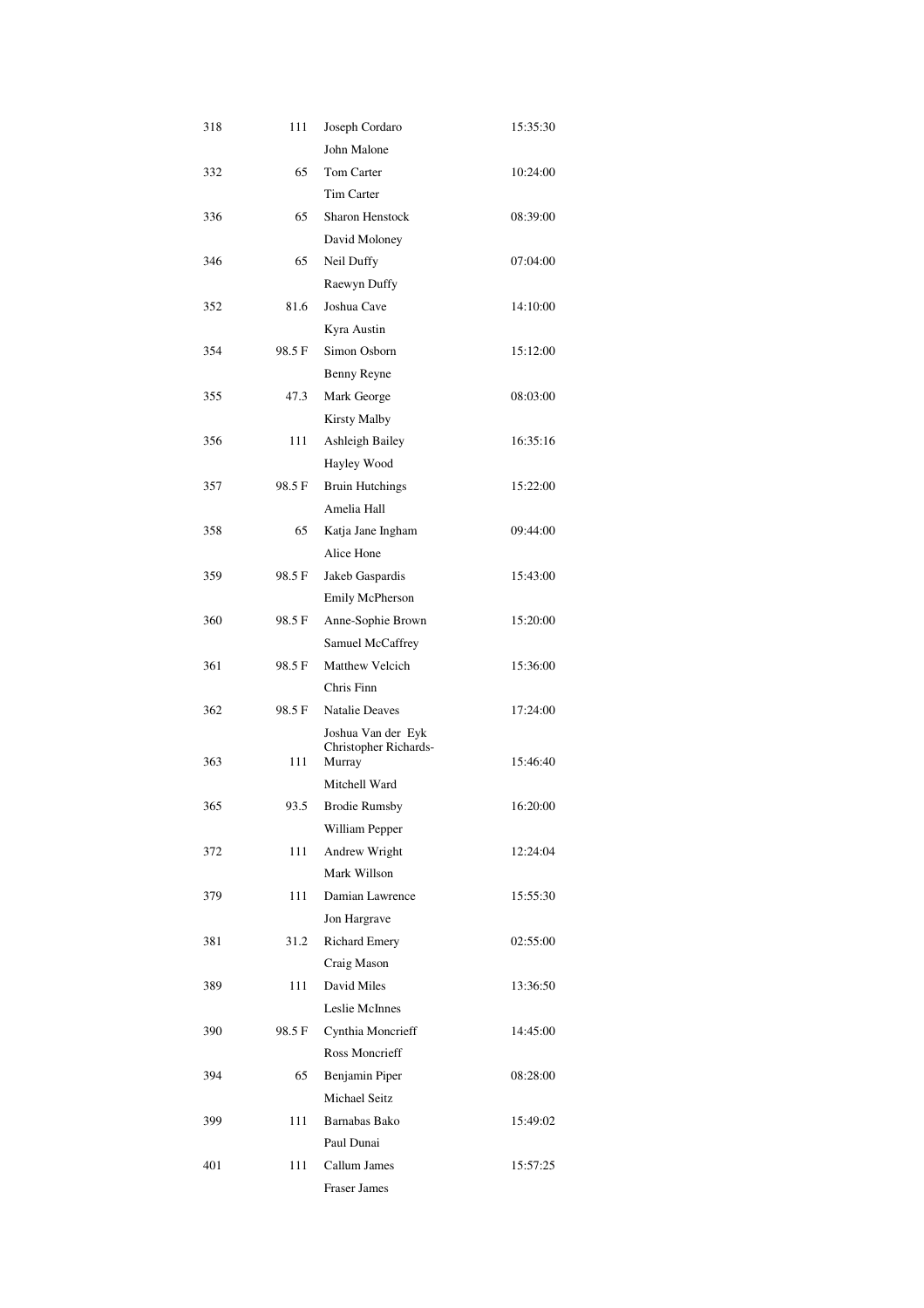| 405              | 111             | Will Caldwell            | 15:04:24            |                  |
|------------------|-----------------|--------------------------|---------------------|------------------|
|                  |                 | David Lennox             |                     |                  |
|                  |                 |                          |                     |                  |
| 409              | 98.5F           | <b>Andrew Patrick</b>    | 14:55:00            |                  |
|                  |                 | <b>Ian Patrick</b>       |                     |                  |
| 410              | 98.5 F          | <b>Harry Guest</b>       | 16:00:00            |                  |
|                  |                 | Murray Guest             |                     |                  |
| 412              | 111             | Greg Kaynes              | 13:04:53            |                  |
|                  |                 | <b>Michael Chambers</b>  |                     |                  |
| 413              | 111             | Archie Campbell          | 12:26:25            |                  |
|                  |                 | Angus McDouall           |                     |                  |
| 415              | 111             | Cam Banks                | 12:13:59            |                  |
|                  |                 | Rod Banks                |                     |                  |
| 416              | 98.5 F          | Jessica Pearson          | 15:38:00            |                  |
|                  |                 | <b>Grahame Pearson</b>   |                     |                  |
| 417              | 111             | Katherine Gerdes         | 14:02:21            |                  |
|                  |                 | Sandra Begg              |                     |                  |
| 420              | 111             | Samuel Notley            | 14:03:37            |                  |
|                  |                 | Tim Wheaton              |                     |                  |
| 423              | 111             | John Nash                | 13:12:58            |                  |
|                  |                 | Andrew Nash              |                     |                  |
| 426              | 111             | Angus Murray             | 14:39:45            |                  |
|                  |                 | Andrew Murray            |                     |                  |
| 427              | 111             | Arthur Lloyd             | 13:06:52            |                  |
|                  |                 | Ian Lloyd                |                     |                  |
| 429              | 98.5 F          | Janien Floyd             | 15:40:00            |                  |
|                  |                 | Bryan McNamara           |                     |                  |
| 430              | 111             | Joshua Moloney           | 12:56:28            |                  |
|                  |                 | Will Moloney             |                     |                  |
| 436              | 111             | Andrew O'Connell         | 15:21:26            |                  |
|                  |                 | <b>Bradley Boughton</b>  |                     |                  |
| 461              | 111             | Bevan Dowd               | 12:24:03            |                  |
|                  |                 | <b>Emily Rozee</b>       |                     |                  |
| 463              | 111             | Rod Osborne              | 11:06:02            |                  |
|                  |                 | <b>Steve Hutchen</b>     |                     |                  |
|                  |                 | Pat Borger               |                     |                  |
| 471              | 111             | Don Rowston              | 11:55:51            |                  |
|                  |                 | Bert Lloyd               |                     |                  |
| 488              | 111             | David Peddley            | 12:18:59            |                  |
|                  |                 | <b>Richard Griffiths</b> |                     |                  |
| 503              | 111             | Craig Badings            | 10:34:04            |                  |
|                  |                 | Peter Fitzgerald         |                     |                  |
| Veteran 50+ - C1 |                 |                          |                     |                  |
| Craft<br>No      | <b>Distance</b> | Paddler                  | <b>Elapsed Time</b> | Handicap<br>Time |
| 373              | 106.2           | Darryl Symons            | 10:52:00            |                  |
|                  |                 |                          |                     |                  |

**Open**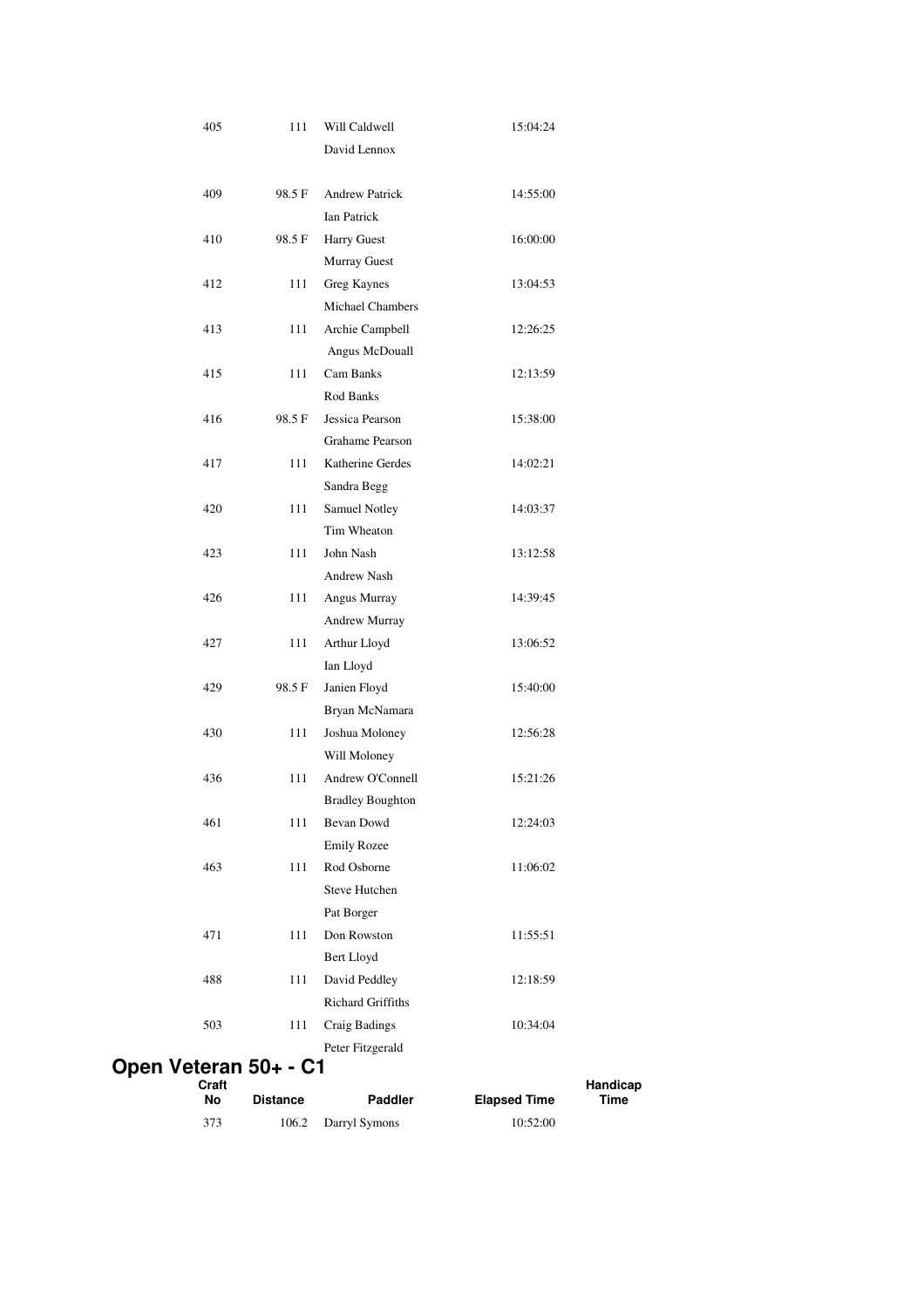| Open - C2              |             |                 |                         |                     |                  |
|------------------------|-------------|-----------------|-------------------------|---------------------|------------------|
|                        | Craft<br>No | <b>Distance</b> | <b>Paddler</b>          | <b>Elapsed Time</b> | Handicap<br>Time |
|                        | 464         | 111             | John Harmer             | 11:18:33            | 11:26:42         |
|                        |             |                 | Stephen Harmer          |                     |                  |
| Open Veteran 40+ - C2  |             |                 |                         |                     |                  |
|                        | Craft<br>No | <b>Distance</b> | <b>Paddler</b>          | <b>Elapsed Time</b> | Handicap<br>Time |
|                        | 198         | 111             | Tony Bond               | 10:42:46            | 10:30:33         |
|                        |             |                 | Alan Pierson            |                     |                  |
| <b>Mixed Open - C2</b> |             |                 |                         |                     |                  |
|                        | Craft<br>No | <b>Distance</b> | <b>Paddler</b>          | <b>Elapsed Time</b> | Handicap<br>Time |
|                        |             |                 |                         |                     |                  |
|                        | 136         | 111             | Frank Kingma            | 11:13:37            | 10:33:52         |
| Open Veteran 60+ - DRR |             |                 | Alexis Kingma           |                     |                  |
|                        | Craft       |                 |                         |                     | Handicap         |
|                        | No          | <b>Distance</b> | <b>Paddler</b>          | <b>Elapsed Time</b> | Time             |
|                        | 319         | 111             | Brian Lyon              | 15:40:05            | 13:42:34         |
| Open - K1              | Craft       |                 |                         |                     | Handicap         |
|                        | No          | <b>Distance</b> | <b>Paddler</b>          | <b>Elapsed Time</b> | Time             |
| Trophy                 | 290         | 111             | Matt Blundell           | 08:35:36            | 09:37:59         |
|                        | 324         | 111             | Tony Curtis             | 09:24:55            | 10:33:16         |
|                        | 298         | 111             | <b>Richard Robinson</b> | 11:09:22            | 12:30:22         |
|                        | 338         | 111             | Brendan O'Sullivan      | 11:15:27            | 12:37:11         |
| Open Veteran 40+ - K1  |             |                 |                         |                     |                  |
|                        | Craft<br>No | <b>Distance</b> | Paddler                 | <b>Elapsed Time</b> | Handicap<br>Time |
|                        | 334         | 31.2            | Mike Lanyon             | 03:18:00            |                  |
|                        |             |                 |                         |                     |                  |
| Open Veteran 50+ - K1  |             |                 |                         |                     |                  |
|                        | Craft<br>No | <b>Distance</b> | Paddler                 | <b>Elapsed Time</b> | Handicap<br>Time |
|                        | 374         | 65              | <b>Steve Steward</b>    | 06:08:00            |                  |
|                        | 341         | 65              | Les Howard              | 06:27:00            |                  |
| Ladies Open - K2       |             |                 |                         |                     |                  |
|                        | Craft<br>No | <b>Distance</b> | <b>Paddler</b>          | <b>Elapsed Time</b> | Handicap<br>Time |
|                        | 207         | 106.2           | Rozetta Payne           | 11:58:00            |                  |
|                        |             |                 | Kristen Kosmala         |                     |                  |
| Open - K2              |             |                 |                         |                     |                  |
|                        | Craft<br>No | <b>Distance</b> | Paddler                 | <b>Elapsed Time</b> | Handicap<br>Time |
|                        | 150         | 111             | <b>Matthew Pilbeam</b>  | 13:00:42            | 14:42:11         |
|                        |             |                 | Jason How               |                     |                  |
| Open Veteran 40+ - K2  |             |                 |                         |                     |                  |
|                        | Craft<br>No | <b>Distance</b> | Paddler                 | <b>Elapsed Time</b> | Handicap<br>Time |
|                        | 206         | 106.2           | Gary Dingley            | 11:38:00            |                  |
|                        |             |                 | <b>Brett Hodge</b>      |                     |                  |
|                        |             |                 |                         |                     |                  |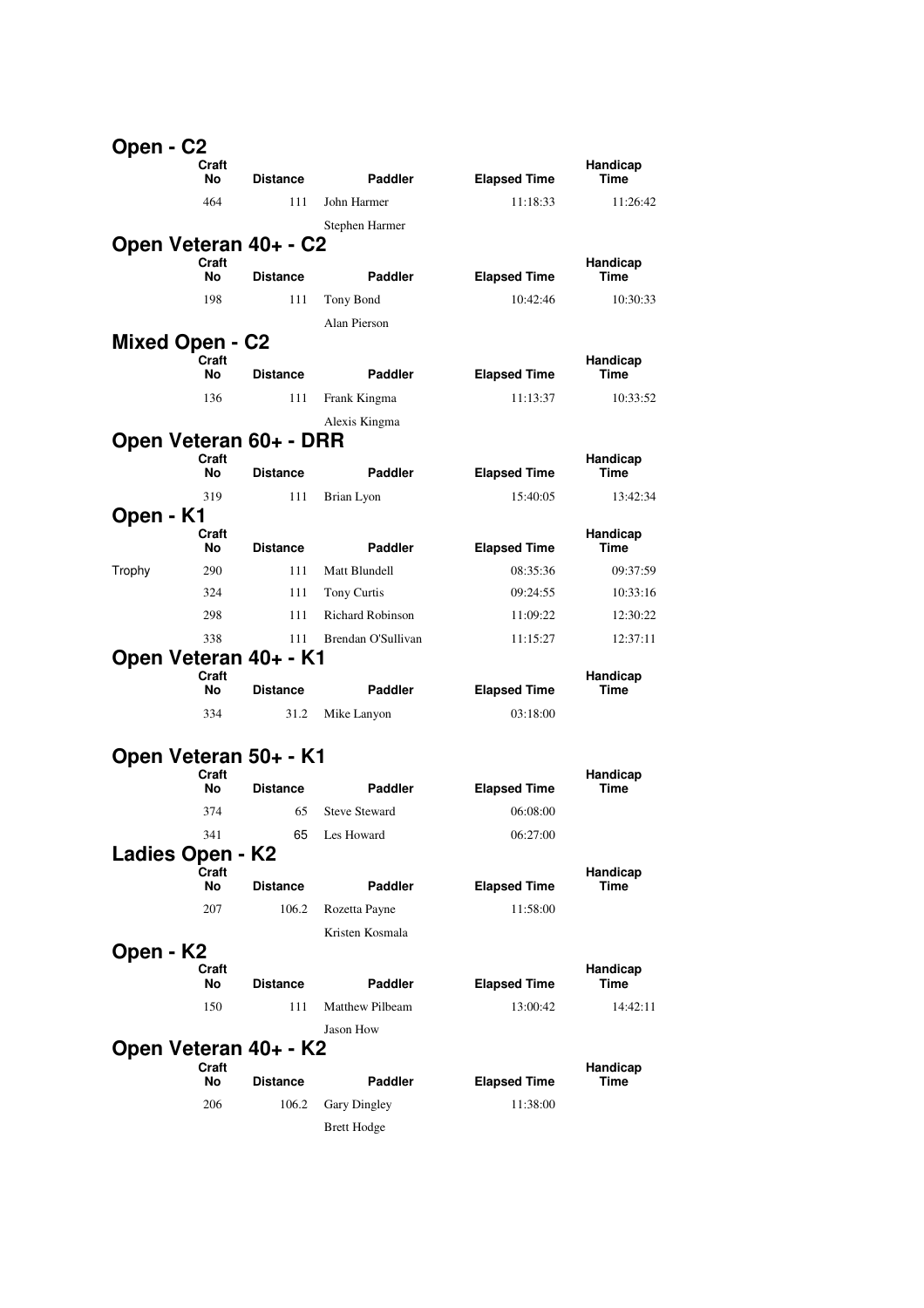|                     |             | Open Veteran 50+ - K2      |                         |                     |                         |
|---------------------|-------------|----------------------------|-------------------------|---------------------|-------------------------|
|                     | Craft<br>No | <b>Distance</b>            | Paddler                 | <b>Elapsed Time</b> | Handicap<br>Time        |
|                     | 473         | 111                        | <b>Matthew Swann</b>    | 10:37:16            | 11:16:47                |
|                     |             |                            | David Bloomfield        |                     |                         |
|                     |             | Mixed Veteran 40+ - K2     |                         |                     |                         |
|                     | Craft<br>No | <b>Distance</b>            | <b>Paddler</b>          | <b>Elapsed Time</b> | Handicap<br><b>Time</b> |
|                     | 375         | 111                        | Leonie Cockman          | 10:33:20            | 10:37:08                |
|                     |             |                            | <b>Grant Pepper</b>     |                     |                         |
|                     |             | Mixed Veteran 50+ - K4     |                         |                     |                         |
|                     | Craft<br>No | <b>Distance</b>            | <b>Paddler</b>          | <b>Elapsed Time</b> | Handicap<br>Time        |
| Record              | 248         | 111                        | Warren Huxley           | 10:18:23            | 11:26:24                |
|                     |             |                            | Marg Cook               |                     |                         |
|                     |             |                            | Rob Cook                |                     |                         |
|                     |             |                            | Merridy Huxley          |                     |                         |
|                     |             | <b>Open Junior - LREC2</b> |                         |                     |                         |
|                     | Craft<br>No | <b>Distance</b>            | <b>Paddler</b>          | <b>Elapsed Time</b> | Handicap<br>Time        |
|                     | 431         | 111                        | Levi McKnzie-Kirkbright | 13:11:00            | 12:58:21                |
|                     |             |                            | <b>Ben Brunckhorst</b>  |                     |                         |
|                     |             | <b>Ladies Open - LREC2</b> |                         |                     |                         |
|                     | Craft<br>No | <b>Distance</b>            | <b>Paddler</b>          | <b>Elapsed Time</b> | Handicap<br>Time        |
|                     | 305         | 111                        | Mardi Barnes            | 13:59:22            | 12:52:13                |
|                     |             |                            | Akino Ogawa             |                     |                         |
| <b>Open - LREC2</b> |             |                            |                         |                     |                         |
|                     | Craft       |                            |                         |                     | Handicap                |
|                     | No          | <b>Distance</b>            | Paddler                 | <b>Elapsed Time</b> | Time                    |
| Trophy              | 160         | 111                        | <b>Bob Turner</b>       | 09:01:13            | 09:39:06                |
|                     |             |                            | Jason Cooper            |                     |                         |
|                     | 320         | 111                        | Wayne Bower             | 09:04:40            | 09:42:48                |
|                     |             |                            | James Mumme             |                     |                         |
|                     | 225         | 111                        | Phillip Wishart         | 11:07:06            | 11:53:48                |
|                     |             |                            | Craig Hunter            |                     |                         |
|                     | 142         | 111                        | Alex McIntyre           | 14:45:23            | 15:47:22                |
|                     |             |                            | Lucas Kull              |                     |                         |
|                     | 437         | 65                         | Peter Anderson          | 05:42:00            |                         |
|                     |             |                            | Simon Blumenthal        |                     |                         |
|                     | 367         | 65                         | Harry Smith             | 07:14:00            |                         |
|                     |             |                            | Nichoas Palmer          |                     |                         |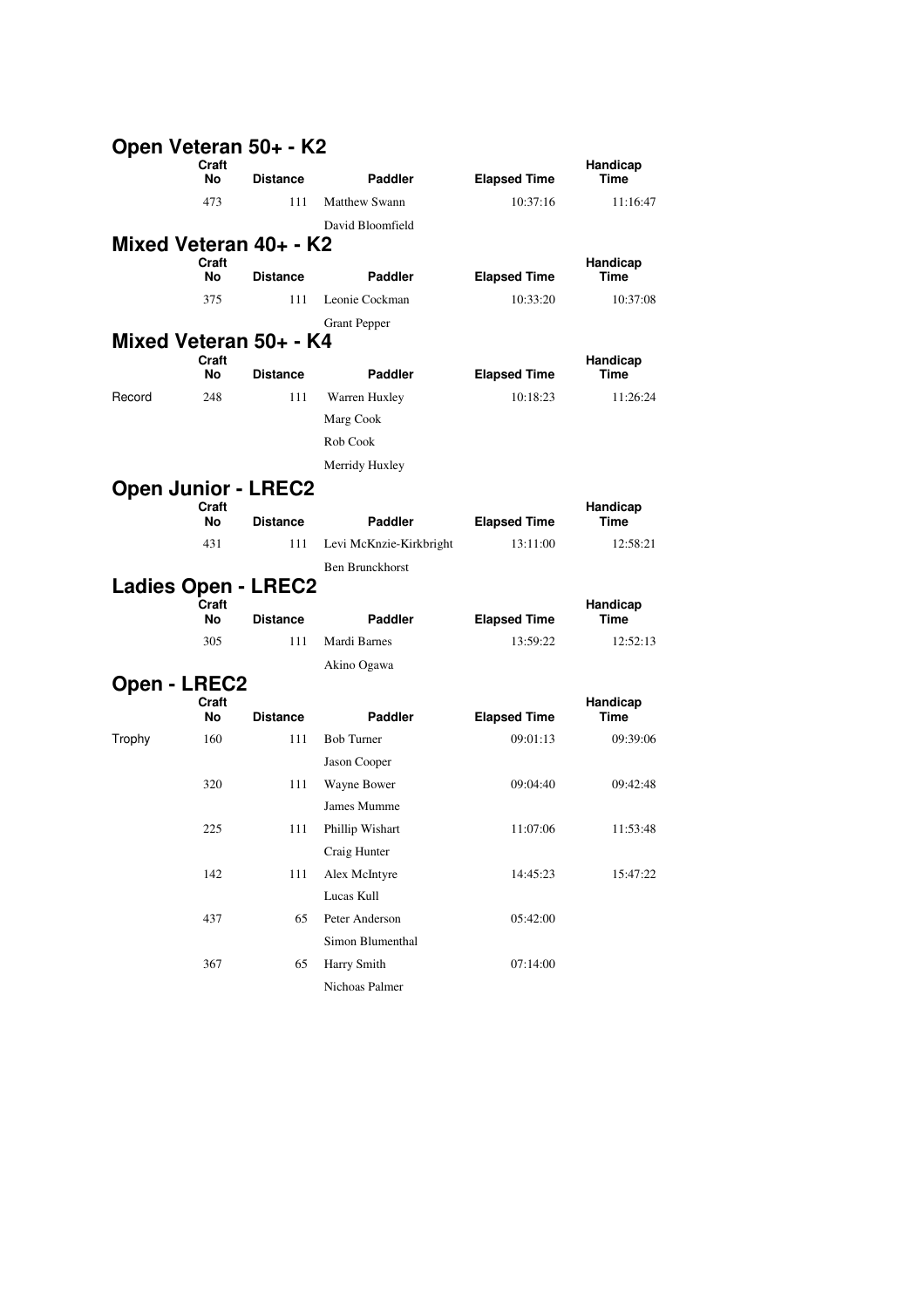#### **Open Veteran 40+ - LREC2**

|        | Open veteran for - Liteda<br>Craft |                 |                     |                     |          |
|--------|------------------------------------|-----------------|---------------------|---------------------|----------|
|        | No                                 | <b>Distance</b> | <b>Paddler</b>      | <b>Elapsed Time</b> | Time     |
| Trophy | 314                                | 111             | Peter White         | 09:04:35            | 09:24:44 |
|        |                                    |                 | Greg Smith          |                     |          |
|        | 303                                | 111             | Darren Williams     | 11:23:40            | 11:48:58 |
|        |                                    |                 | Mark O'Hara         |                     |          |
|        | 236                                | 111             | Christopher White   | 12:22:09            | 12:49:37 |
|        |                                    |                 | Michael Triguboff   |                     |          |
|        | 280                                | 65              | <b>Glenn Bowles</b> | 08:00:00            |          |
|        |                                    |                 | <b>Steve Mann</b>   |                     |          |

## **Open Veteran 50+ - LREC2**

|                    | Craft<br>No        | <b>Distance</b>           | <b>Paddler</b>        | <b>Elapsed Time</b> | Handicap<br><b>Time</b> |
|--------------------|--------------------|---------------------------|-----------------------|---------------------|-------------------------|
| Record /<br>Trophy | 328                | 111                       | Paul Carter           | 09:04:35            | 09:07:18                |
|                    |                    |                           | Stephen Monger        |                     |                         |
|                    | 486                | 111                       | Geoff Holloway        | 09:51:39            | 09:54:36                |
|                    |                    |                           | Lee Wright            |                     |                         |
|                    | 153                | 111                       | Wayne Rush            | 10:58:28            | 11:01:46                |
|                    |                    |                           | <b>Bill Forrester</b> |                     |                         |
|                    | 232                | 111                       | Glenn Davey           | 11:23:30            | 11:26:55                |
|                    |                    |                           | John Towns            |                     |                         |
|                    | 340                | 111                       | John Lock             | 13:47:55            | 13:52:03                |
|                    |                    |                           | Wayde Hawkins         |                     |                         |
|                    |                    | Open Veteran 60+ - LREC2  |                       |                     |                         |
|                    | Craft<br><b>No</b> | <b>Distance</b>           | <b>Paddler</b>        | <b>Elapsed Time</b> | Handicap<br><b>Time</b> |
| Record             | 496                | 111                       | John Koorey           | 09:32:25            | 09:23:15                |
|                    |                    |                           | <b>Philip Stokes</b>  |                     |                         |
|                    |                    | <b>Mixed Open - LREC2</b> |                       |                     |                         |
|                    | Craft<br>No        | <b>Distance</b>           | <b>Paddler</b>        | <b>Elapsed Time</b> | Handicap<br><b>Time</b> |
| Trophy             | 221                | 111                       | Christine King        | 11:26:50            | 11:23:24                |
|                    |                    |                           | Phillip Newton        |                     |                         |
|                    | 487                | 111                       | James Suthern         | 12:02:21            | 11:58:44                |
|                    |                    |                           | Danielle Winslow      |                     |                         |
|                    | 287                | 111                       | <b>Matthew Prowse</b> | 14:25:37            | 14:21:17                |
|                    |                    |                           | Erin Bell             |                     |                         |
|                    | 297                | 111                       | David Rokesky         | 14:51:58            | 14:47:30                |
|                    |                    |                           | Michelle Church       |                     |                         |
|                    | 462                | 65                        | Arianna Nguyen        | 08:27:00            |                         |
|                    |                    |                           | Neil Thomson          |                     |                         |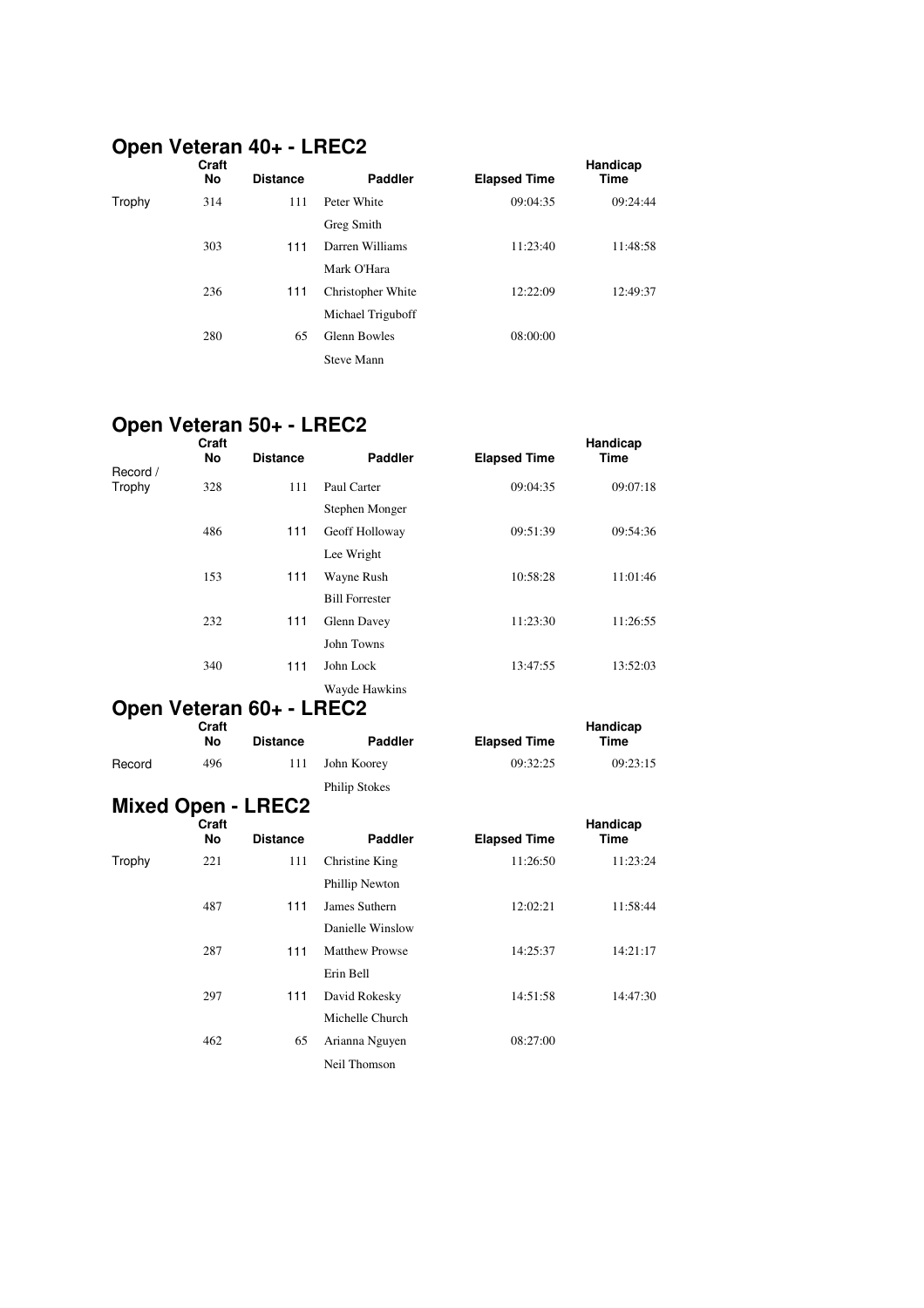## **Mixed Veteran 40+ - LREC2 Craft**

| No  | <b>Distance</b> | <b>Paddler</b> | <b>Elapsed Time</b> | Time     |
|-----|-----------------|----------------|---------------------|----------|
| 158 | 111             | Rav Kilev      | 11:26:15            | 10:53:19 |
|     |                 | Kate Carnell   |                     |          |

**Handicap** 

### **Mixed Veteran 50+ - LREC2**

|                    | Craft<br>No        | <b>Distance</b>           | Paddler              | <b>Elapsed Time</b> | Handicap<br><b>Time</b> |
|--------------------|--------------------|---------------------------|----------------------|---------------------|-------------------------|
|                    | 197                | 111                       | Cathy Miller         | 11:25:15            | 10:30:26                |
|                    |                    |                           | Ian Vaile            |                     |                         |
|                    |                    | Ladies Veteran 40+ - LREC |                      |                     |                         |
|                    | Craft<br><b>No</b> | <b>Distance</b>           | <b>Paddler</b>       | <b>Elapsed Time</b> | Handicap<br><b>Time</b> |
|                    | 159                | 111                       | Elizabeth Van Reece  | 11:27:24            | 09:44:59                |
|                    | 216                |                           | Patricia Ashton      |                     | 11:57:02                |
| <b>Open - LREC</b> |                    |                           |                      |                     |                         |
|                    | Craft<br>No        | <b>Distance</b>           | <b>Paddler</b>       | <b>Elapsed Time</b> | Handicap<br><b>Time</b> |
| Trophy             | 242                | 111                       | Fook-Chee Tam        | 11:10:19            | 11:27:45                |
|                    | 193                | 111                       | Geeb Smith           | 11:25:27            | 11:43:16                |
|                    | 104                | 111                       | Derek Chart          | 11:36:30            | 11:54:37                |
|                    | 274                | 111                       | <b>Brett Shannon</b> | 12:55:46            | 13:15:56                |
|                    | 247                | 111                       | <b>James Farrell</b> | 13:30:30            | 13:51:34                |
|                    | 323                | 111                       | Stephen Dmytryk      | 14:02:52            | 14:24:47                |
|                    | 149                | 111                       | David Page           | 15:04:50            | 15:28:22                |
|                    | 276                | 111                       | <b>Tim Fraser</b>    | 15:26:50            | 15:50:56                |
|                    | 124                | 98.5F                     | James Hill           | 15:24:00            |                         |
|                    | 147                | 98.5F                     | Ravi Oberoi          | 15:24:00            |                         |
|                    | 453                | 65                        | David Lowe           | 07:02:00            |                         |
|                    | 129                | 65                        | Simon Kelly          | 07:19:00            |                         |
|                    | 491                | 31.2                      | Kyle Wilson          | 02:48:00            |                         |

#### **Open Veteran 40+ - LREC**

|        |                 |                 |                      |                     | Handicap |
|--------|-----------------|-----------------|----------------------|---------------------|----------|
|        | <b>Craft No</b> | <b>Distance</b> | <b>Paddler</b>       | <b>Elapsed Time</b> | Time     |
| Trophy | 183             | 111             | <b>Bruce Goodall</b> | 09:40:02            | 09:37:08 |
|        | 103             | 111             | Mick Carroll         | 09:44:18            | 09:41:23 |
|        | 454             | 111             | Wayne Wanders        | 10:27:08            | 10:24:00 |
|        | 493             | 111             | Anton Jukich         | 10:42:03            | 10:38:50 |
|        | 296             | 111             | Richard Fox          | 11:03:42            | 11:00:23 |
|        | 468             | 111             | John Boult           | 14:25:27            | 14:21:07 |
|        | 501             | 98.5 F          | Roger Johnson        | 14:15:00            |          |
|        | 208             | 31.2            | Brian Mayo           | 02:59:00            |          |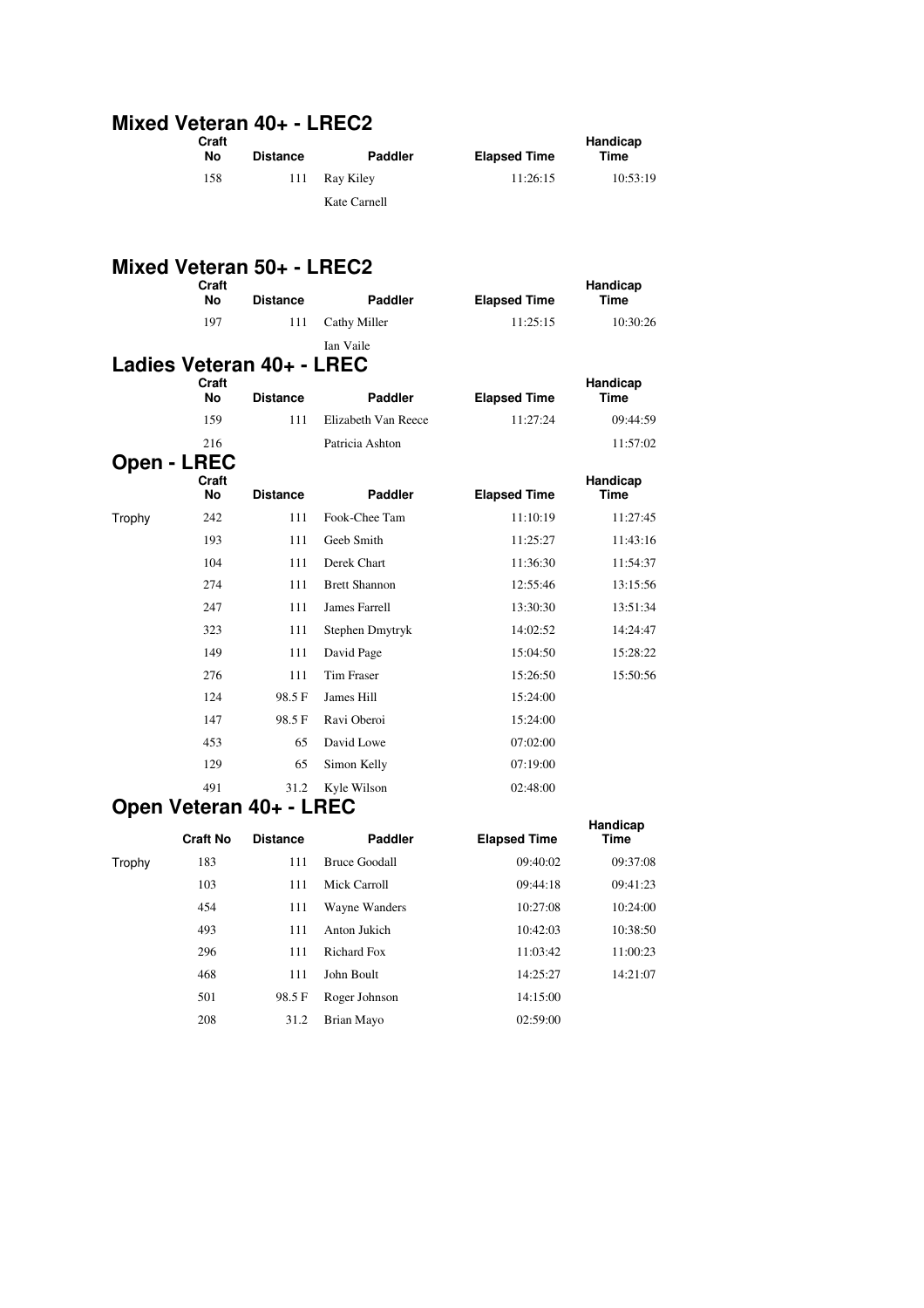## **Open Veteran 50+ - LREC**

|          | Craft<br>No        | <b>Distance</b>           | <b>Paddler</b>        | <b>Elapsed Time</b> | Handicap<br>Time |
|----------|--------------------|---------------------------|-----------------------|---------------------|------------------|
| Trophy   | 233                | 111                       | Lawry Brayne          | 11:38:30            | 11:13:21         |
|          | 385                | 111                       | Chris Foote           | 11:43:49            | 11:18:29         |
|          | 172                | 111                       | <b>Richard Carey</b>  | 11:48:17            | 11:22:47         |
|          | 169                | 111                       | Campbell Tiley        | 12:58:33            | 12:30:31         |
|          | 386                | 111                       | Philip Harmer         | 13:15:40            | 12:47:01         |
|          | 451                | 111                       | Paul O'Neill          | 13:19:33            | 12:50:46         |
|          | 194                | 111                       | <b>Richard Tustin</b> | 13:35:17            | 13:05:56         |
|          | 162                | 111                       | Phillip Whalley       | 15:14:15            | 14:41:20         |
|          | 127                | 65                        | William Johnstone     | 07:52:00            |                  |
|          |                    | Open Veteran 60+ - LREC   |                       |                     |                  |
| Record / | Craft<br>No        | Distance                  | Paddler               | <b>Elapsed Time</b> | Handicap Time    |
| Trophy   | 271                | 111                       | Robert Tobias         | 10:10:31            | 09:36:20         |
|          | 446                | 111                       | Derek Simmonds        | 11:16:44            | 10:38:50         |
|          | 171                | 111                       | David McPherson       | 11:19:16            | 10:41:14         |
|          | 309                | 111                       | Jim Dickson           | 11:27:36            | 10:49:06         |
|          | 387                | 111                       | Tony Carr             | 12:08:43            | 11:27:55         |
|          | 342                | 111                       | <b>Bill Taylor</b>    | 12:35:37            | 11:53:18         |
|          | 335                | 111                       | <b>Bruce Lew</b>      | 14:36:46            | 13:47:40         |
|          |                    | <b>Ladies Open - MREC</b> |                       |                     |                  |
|          | Craft<br>No        | <b>Distance</b>           | <b>Paddler</b>        | <b>Elapsed Time</b> | Handicap<br>Time |
|          | 165                | 111                       | Jennifer White        | 11:46:23            | 10:12:26         |
|          | Craft              | Ladies Veteran 40+ - MREC |                       |                     | Handicap         |
|          | No                 | <b>Distance</b>           | <b>Paddler</b>        | <b>Elapsed Time</b> | Time             |
|          | 227                | 111                       | Linda Bostelaar       | 14:31:38            | 12:09:33         |
|          | 369                | 54                        | Liz Pratt             | 05:35:00            |                  |
|          | <b>Open - MREC</b> |                           |                       |                     |                  |
| Record / | Craft<br>No        | <b>Distance</b>           | <b>Paddler</b>        | <b>Elapsed Time</b> | Handicap<br>Time |
| Trophy   | 121                | 111                       | Toby Hogbin           | 09:18:22            | 09:22:50         |
|          | 269                | 111                       | Jason Slade           | 09:48:55            | 09:53:38         |
|          | 447                | 111                       | <b>Bruce Dailey</b>   | 09:54:08            | 09:58:53         |
|          | 449                | 111                       | Justin Channells      | 11:47:45            | 11:53:25         |
|          | 107                | 111                       | Doron Levy            | 12:55:48            | 13:02:00         |
|          | 148                | 111                       | Marty Holden          | 13:39:38            | 13:46:11         |
|          | 450                | 111                       | Greg Keen             | 13:41:57            | 13:48:32         |
|          | 246                | 111                       | Lance Jenkins         | 15:15:37            | 15:22:56         |
|          | 380                | 111                       | John Yoon             | 16:15:08            | 16:22:56         |
|          | 498                | 111                       | Raymond Tai           | 16:15:08            |                  |
|          | 327                | 98.5 F                    | Dean Butler           | 15:18:00            |                  |
|          | 455                | 98.5F                     | Paul McLean           | 15:18:00            |                  |
|          | 441                | 65                        | Ryan Hicks            | 08:27:00            |                  |
|          | 440                | 65                        | Wayne Hicks           | 08:57:00            |                  |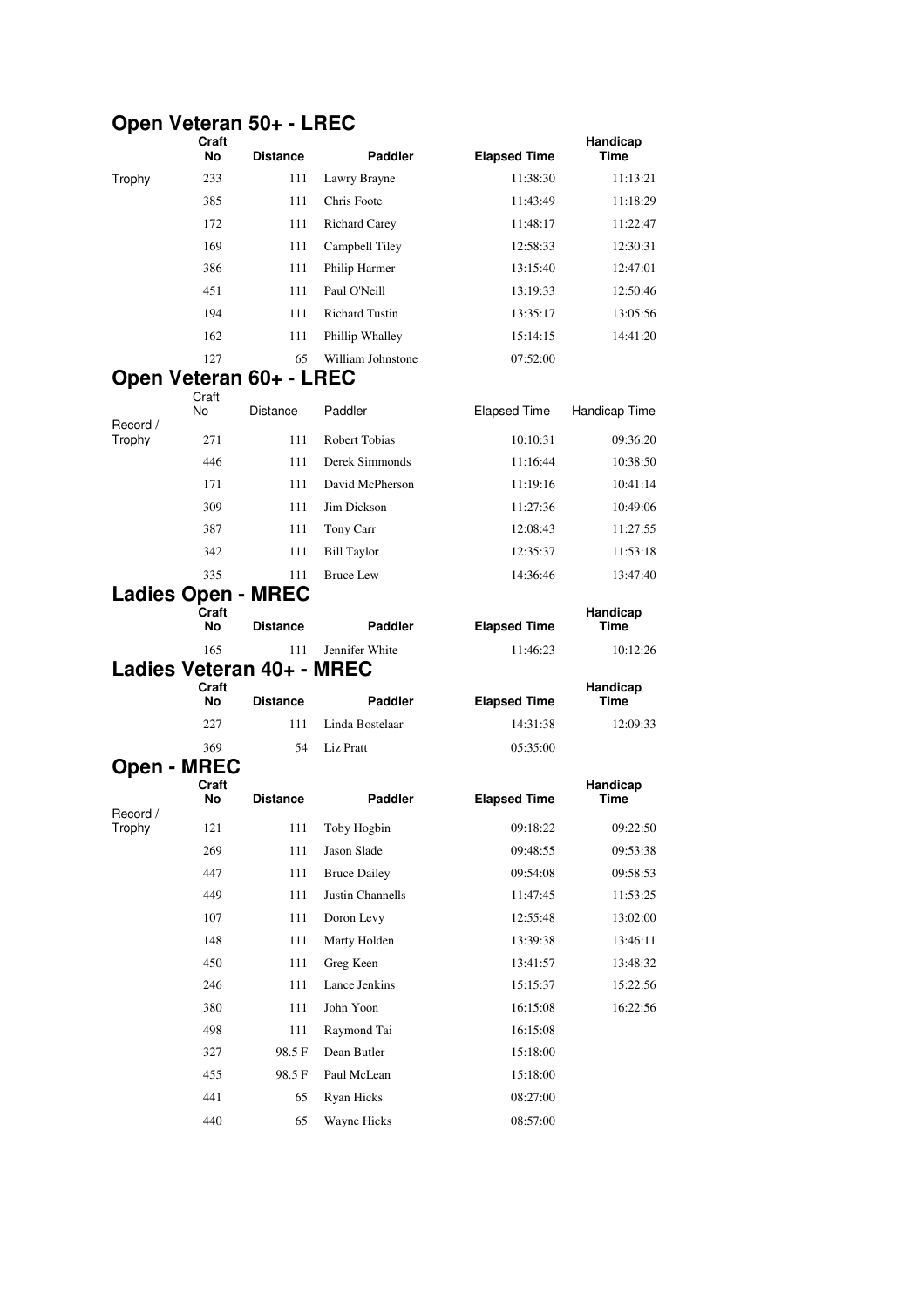#### **Open Veteran 40+ - MREC**

| ייטקט               | Craft              |                               |                         |                     | Handicap                |
|---------------------|--------------------|-------------------------------|-------------------------|---------------------|-------------------------|
|                     | No                 | <b>Distance</b>               | <b>Paddler</b>          | <b>Elapsed Time</b> | Time                    |
| Trophy              | 485                | 111                           | <b>Andrew Glover</b>    | 14:42:48            | 14:49:52                |
|                     | 224                | 111                           | Glen MacFadyen          | 16:36:07            | 16:14:12                |
|                     | 108                | 65                            | Eitan Bienstock         | 07:48:00            |                         |
|                     |                    | Open Veteran 50+ - MREC       |                         |                     |                         |
|                     | Craft<br>No        | <b>Distance</b>               | <b>Paddler</b>          | <b>Elapsed Time</b> | Handicap<br><b>Time</b> |
|                     | 460                | 111                           | Neil Crabb              | 09:54:31            | 09:23:36                |
|                     | 202                | 111                           | Jack Ward               | 09:55:20            | 09:24:23                |
|                     |                    | Open Veteran 60 + MREC        |                         |                     |                         |
| Record /            | Craft<br><b>No</b> | <b>Distance</b>               | <b>Paddler</b>          | <b>Elapsed Time</b> | Handicap<br><b>Time</b> |
| Trophy              | 235                | 111                           | <b>Tom Simmat</b>       | 09:54:05            | 09:11:19                |
|                     | 299                | 111                           | <b>Timothy Hookins</b>  | 10:44:37            | 09:58:12                |
|                     | 330                | 65                            | <b>Geoffrey Dawes</b>   | 06:37:00            |                         |
|                     | 484                | 65                            | <b>Richard Cheetham</b> | 08:17:00            |                         |
|                     | 181                | 65                            | <b>Justin Paine</b>     | 08:51:00            |                         |
|                     |                    | Ladies Open - Outrigger 1     |                         |                     |                         |
|                     | Craft<br>No        | <b>Distance</b>               | <b>Paddler</b>          | <b>Elapsed Time</b> | Handicap<br><b>Time</b> |
|                     | 476                | 111                           | Susie Wood              | 13:01:30            | 11:12:05                |
| Open -              |                    | Outrigger 2                   |                         |                     |                         |
|                     | Craft<br>No        | <b>Distance</b>               | <b>Paddler</b>          | <b>Elapsed Time</b> | Handicap<br>Time        |
|                     | 467                | 111                           | <b>Adrian Wicks</b>     | 14:19:18            | 14:48:31                |
|                     |                    |                               | <b>Stuart Young</b>     |                     |                         |
|                     |                    | <b>Mixed Open Outrigger 2</b> |                         |                     |                         |
|                     | Craft<br>Nο        | Distance                      | Paddler                 | <b>Elapsed Time</b> | Handicap Time           |
| Record              | 444                | 111                           | <b>Claire Tingey</b>    | 12:30:58            | 12:02:26                |
|                     |                    |                               | Mark Hall               |                     |                         |
| Mixed Veteran 40+ - |                    |                               | <b>Outrigger 2</b>      |                     |                         |
|                     | Craft<br>No        | <b>Distance</b>               | <b>Paddler</b>          | <b>Elapsed Time</b> | Handicap<br><b>Time</b> |

Record 396 111 Mal Crosland 11:24:56 10:30:49 Karen Schofield Richard Thomson

### **Ladies - Outrigger 6 Craft**

| Paddler          |
|------------------|
| Lysa Peters      |
| Mary Weaver      |
| Wendy Irik       |
| Tanya White      |
| Lynne Donohoe    |
| Jessica Sullivan |

| וו גוי<br>lo. | <b>Distance</b> | Paddler         | <b>Elapsed Time</b> | <b>Hall</b> uluap<br>Time |
|---------------|-----------------|-----------------|---------------------|---------------------------|
| 396           | 111             | Mal Crosland    | 11:24:56            | 10:30:49                  |
|               |                 | Karen Schofield |                     |                           |
| 174           | 111             | Donita Davids   | 14:29:39            | 13:20:57                  |
|               |                 |                 |                     |                           |

|        | Craft<br>No | <b>Distance</b> | <b>Paddler</b> | <b>Elapsed Time</b> | Handicap<br>Time |
|--------|-------------|-----------------|----------------|---------------------|------------------|
| Record | 267         |                 | Lysa Peters    | 11:09:33            | 10:52:09         |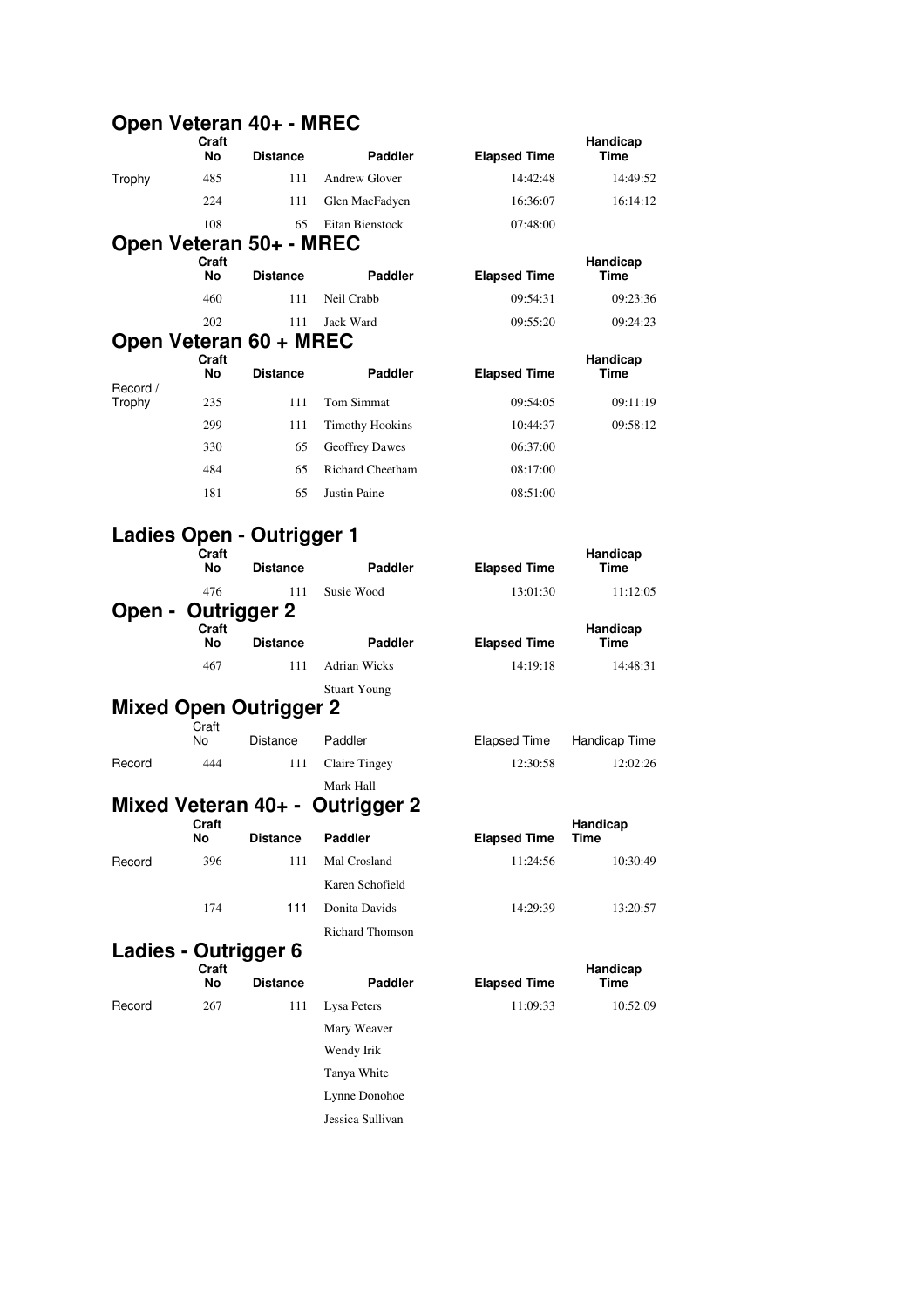## **Mixed Open Outrigger 6**

|        | Craft<br>No | <b>Distance</b>             | Paddler                | <b>Elapsed Time</b> | Handicap<br>Time |
|--------|-------------|-----------------------------|------------------------|---------------------|------------------|
|        | 371         | 111                         | <b>Charlotte Pache</b> | 11:09:08            | 11:44:36         |
|        |             |                             | Joanne Petterson       |                     |                  |
|        |             |                             | Graeme Bacon           |                     |                  |
|        |             |                             | Geoffrey Eldridge      |                     |                  |
|        |             |                             | Alasdair Grant         |                     |                  |
|        |             |                             | Rachel Mosen           |                     |                  |
|        | 366         | 111                         | Laurette Ah Jack       | 13:50:50            | 14:34:52         |
|        |             |                             | Sou Ewins              |                     |                  |
|        |             |                             | Peter McAlister        |                     |                  |
|        |             |                             | Kathy Russell          |                     |                  |
|        |             |                             | Craig Stewart          |                     |                  |
|        |             |                             | Paul Webster           |                     |                  |
|        |             | <b>Ladies Junior - REC2</b> |                        |                     |                  |
|        | Craft<br>No | <b>Distance</b>             | <b>Paddler</b>         | <b>Elapsed Time</b> | Handicap<br>Time |
| Trophy | 403         | 111                         | <b>Brittany Sisson</b> | 15:03:57            | 11:18:52         |
|        |             |                             | Georgia Diebold        |                     |                  |
|        | 418         | 111                         | Camilla Elliott        | 15:32:12            | 11:40:05         |
|        |             |                             | Lexie McCullagh        |                     |                  |
|        | 419         | 111                         | Emilia Sedgwick        | 16:57:54            | 12:44:27         |
|        |             |                             | <b>Isabel Carey</b>    |                     |                  |
|        | 428         | 93.5                        | Lucy Hook              | 16:35:00            |                  |
|        |             |                             | Anna Moxham            |                     |                  |
|        |             | <b>Open Junior - REC2</b>   |                        |                     |                  |
|        | Craft<br>No | <b>Distance</b>             | <b>Paddler</b>         | <b>Elapsed Time</b> | Handicap<br>Time |
|        | 404         | 111                         | Angus Trenerry         | 14:17:03            | 12:49:38         |
|        |             |                             | <b>Timothy Pearson</b> |                     |                  |
|        | 432         | 111                         | George Broun           | 15:12:08            | 13:39:06         |
|        |             |                             | Joss Guyer             |                     |                  |
|        | 422         | 54                          | Lachlan Stuerzl        | 07:41:00            |                  |
|        |             |                             | Tim Hutchinson         |                     |                  |
|        |             | <b>Mixed Junior - Rec2</b>  |                        |                     |                  |
|        | Craft       |                             |                        |                     | Handicap         |
|        | No          | <b>Distance</b>             | <b>Paddler</b>         | <b>Elapsed Time</b> | Time             |
| Record | 406         | 111                         | Sarah Barker           | 15:36:28            | 12:56:20         |
|        |             |                             | Lorne Gurney           |                     |                  |
|        | 433         | 98.5F                       | Chris Bohlsen          | 15:15:00            |                  |
|        |             | Ladies Veteran 40+ - Rec2   | Rowan McNaught         |                     |                  |
|        | Craft       |                             |                        |                     | Handicap         |
|        | No          | <b>Distance</b>             | <b>Paddler</b>         | <b>Elapsed Time</b> | Time             |
|        | 414         | 81.6                        | Maureen Epworth        | 12:10:00            |                  |
|        |             |                             | Belinda Hook           |                     |                  |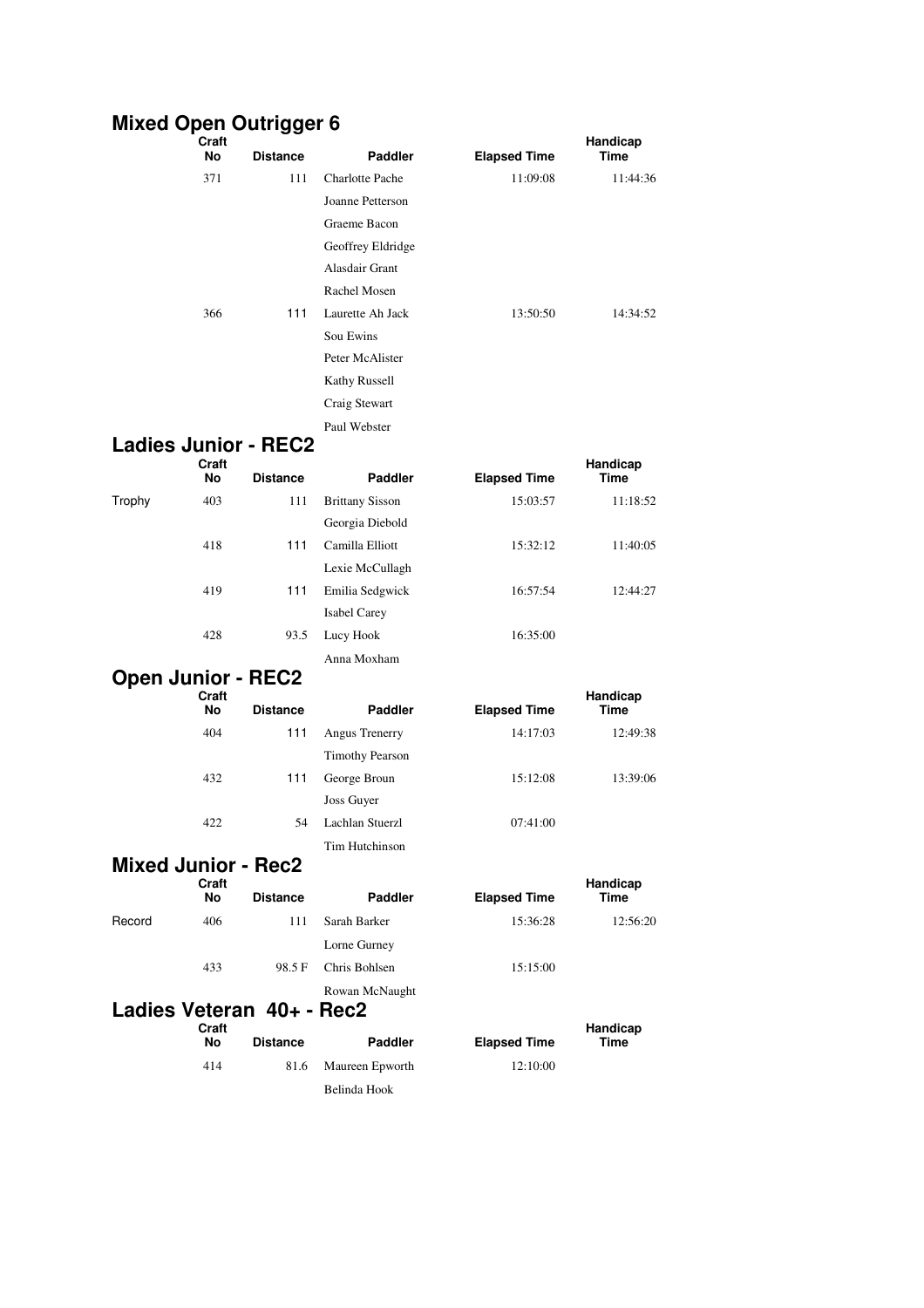| Open - REC2              |             |                          |                        |                     |                  |
|--------------------------|-------------|--------------------------|------------------------|---------------------|------------------|
|                          | Craft<br>No | <b>Distance</b>          | <b>Paddler</b>         | <b>Elapsed Time</b> | Handicap<br>Time |
|                          | 151         | 111                      | Rory Pryde             | 13:01:55            | 12:43:09         |
|                          |             |                          | Storm Arthur           |                     |                  |
|                          | 435         | 111                      | Alexander Smith        | 13:17:49            | 12:58:40         |
|                          |             |                          | Mitchell Brown         |                     |                  |
| <b>Mixed Open - REC2</b> |             |                          |                        |                     |                  |
|                          | Craft<br>No | <b>Distance</b>          | Paddler                | <b>Elapsed Time</b> | Handicap<br>Time |
|                          | 217         | 93.5                     | Meghan Carpenter       | 15:35:00            |                  |
|                          |             |                          | Owen Carpenter         |                     |                  |
|                          |             | Mixed Veteran 60+ - Rec2 |                        |                     |                  |
|                          | Craft       |                          |                        |                     | Handicap         |
|                          | No          | <b>Distance</b>          | <b>Paddler</b>         | <b>Elapsed Time</b> | Time             |
|                          | 302         | 111                      | Elaine Salaris         | 14:00:55            | 11:29:33         |
|                          |             |                          | <b>Arthur Salaris</b>  |                     |                  |
| <b>Open - SREC</b>       | Craft<br>No | <b>Distance</b>          | Paddler                | <b>Elapsed Time</b> | Handicap<br>Time |
|                          | 219         | 111                      | James Terpening        | 15:42:43            | 14:30:08         |
|                          | 494         |                          | <b>Richard Andrews</b> | 16:34:35            | 15:18:00         |
|                          |             | Open Veteran 40+ - SREC  |                        |                     |                  |
|                          | Craft<br>No | <b>Distance</b>          | Paddler                | <b>Elapsed Time</b> | Handicap<br>Time |
| Record                   | 439         | 111                      | Mark Goddard           | 10:46:45            | 09:38:50         |
|                          | 111         | 111                      | <b>Richard Barnes</b>  | 15:24:55            | 13:47:48         |
| Open - SSK1              |             |                          |                        |                     |                  |
|                          | Craft<br>No | <b>Distance</b>          | Paddler                | <b>Elapsed Time</b> | Handicap<br>Time |
| Trophy                   | 185         | 111                      | <b>Scott Thomas</b>    | 09:28:00            | 09:36:31         |
|                          | 284         | 111                      | James White            | 11:09:43            | 11:19:46         |
|                          | 495         | 111                      | Garth Hunter           | 11:17:13            | 11:27:22         |
|                          |             | Open Veteran 40+ - SSK1  |                        |                     |                  |
|                          | Craft<br>No | <b>Distance</b>          | Paddler                | <b>Elapsed Time</b> | Handicap<br>Time |
|                          | 139         | 111                      | <b>Andrew Mathers</b>  | 13:37:35            | 13:25:19         |
|                          |             | Open Veteran 50+ - SSK1  |                        |                     |                  |
|                          | Craft<br>No | <b>Distance</b>          | Paddler                | <b>Elapsed Time</b> | Handicap<br>Time |
|                          | 180         | 111                      | John Stalley           | 11:03:46            | 10:33:14         |
|                          | 156         | 31.2                     | Morten Storaker        | 03:41:00            |                  |
| <b>Ladies Open - TC2</b> |             |                          |                        |                     |                  |
|                          | Craft<br>No | <b>Distance</b>          | Paddler                | <b>Elapsed Time</b> | Handicap<br>Time |
|                          | 322         | 111                      | Michelle Yuen          | 14:56:36            | 12:10:44         |
|                          |             |                          | Belinda Crichton       |                     |                  |
| Open - TC2               |             |                          |                        |                     |                  |
|                          | Craft<br>No | <b>Distance</b>          | Paddler                | <b>Elapsed Time</b> | Handicap<br>Time |
|                          | 333         | 93.5                     | Angelo Vassiliades     | 16:35:00            |                  |
|                          |             |                          |                        |                     |                  |
|                          |             |                          | Sean Smith             |                     |                  |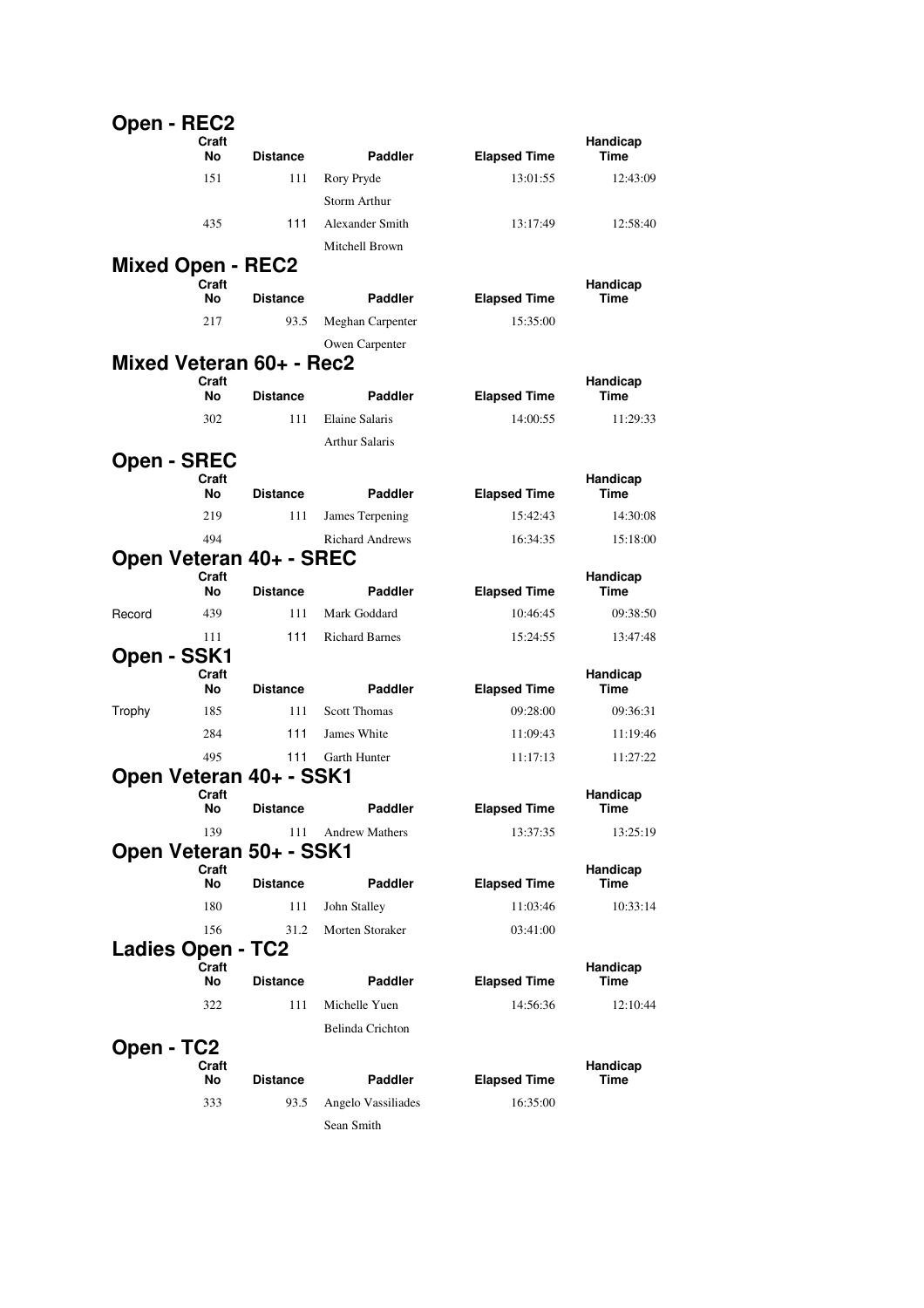| Open - TC4               |             |                          |                        |                     |                         |
|--------------------------|-------------|--------------------------|------------------------|---------------------|-------------------------|
|                          | Craft<br>No | <b>Distance</b>          | <b>Paddler</b>         | <b>Elapsed Time</b> | Handicap<br>Time        |
|                          | 384         | 111                      | Michael Taranto        | 14:02:40            | 11:25:05                |
|                          |             |                          | <b>Timothy Binns</b>   |                     |                         |
|                          |             |                          | Gordon Kirkby          |                     |                         |
|                          |             |                          | Christopher Alexandrou |                     |                         |
| <b>Open Junior - TK1</b> | Craft       |                          |                        |                     | Handicap                |
|                          | No          | <b>Distance</b>          | <b>Paddler</b>         | <b>Elapsed Time</b> | Time                    |
|                          | 421         | 81.6                     | Rowan James            | 13:29:00            |                         |
| <b>Ladies Open - TK1</b> |             |                          |                        |                     |                         |
|                          | Craft<br>No | <b>Distance</b>          | <b>Paddler</b>         | <b>Elapsed Time</b> | Handicap<br>Time        |
|                          | 228         | 111                      | Janet Oldham           | 13:53:52            | 11:59:38                |
|                          |             | Ladies Veteran 40+ - TK1 |                        |                     |                         |
|                          | Craft<br>No | <b>Distance</b>          | <b>Paddler</b>         | <b>Elapsed Time</b> | Handicap<br>Time        |
| Record /<br>Trophy       | 466         | 111                      | Su Pretto              | 11:01:15            | 09:10:49                |
|                          | 300         | 111                      | Danielle Helps         | 12:50:12            | 10:41:35                |
|                          | 244         | 98.5 F                   | Joy Robinson           | 16:43:00            |                         |
|                          |             | Ladies Veteran 60+ - TK1 |                        |                     |                         |
|                          | Craft<br>No | <b>Distance</b>          | <b>Paddler</b>         | <b>Elapsed Time</b> | Handicap<br>Time        |
| Record                   | 272         | 111                      | Ann Lloyd-green        | 14:41:32            | 11:30:14                |
| Open - TK1               |             |                          |                        |                     |                         |
|                          | Craft<br>No | <b>Distance</b>          | <b>Paddler</b>         | <b>Elapsed Time</b> | Handicap<br>Time        |
|                          | 177         | 111                      | <b>Barry Bruce</b>     | 12:20:09            | 12:22:22                |
|                          | 243         | 111                      | <b>Brendan Murnane</b> | 14:35:19            | 14:37:57                |
|                          |             | Open Veteran 40+ - TK1   |                        |                     |                         |
|                          | Craft<br>No | <b>Distance</b>          | Paddler                | <b>Elapsed Time</b> | Handicap<br>Time        |
| Trophy                   | 329         | 111                      | Alan Clark             | 12:55:25            | 12:34:29                |
|                          | 239         | 106.2                    | Shane McMullen         | 13:40:00            |                         |
|                          | 275         | 47.3                     | Ron Sheather           | 06:40:00            |                         |
|                          |             | Open Veteran 50+ - TK1   |                        |                     |                         |
|                          | Craft<br>No | <b>Distance</b>          | Paddler                | <b>Elapsed Time</b> | Handicap<br><b>Time</b> |
|                          | 114         | 111                      | Jim Buckland           | 12:23:59            | 11:41:35                |
|                          |             | Open Veteran 60+ - TK1   |                        |                     |                         |
|                          | Craft<br>No | <b>Distance</b>          | <b>Paddler</b>         | <b>Elapsed Time</b> | Handicap<br>Time        |
|                          | 400         | 106.2                    | Brian Warrick          | 15:00:00            |                         |
| Ladies Open - TK2        |             |                          |                        |                     |                         |
|                          | Craft<br>No | <b>Distance</b>          | Paddler                | <b>Elapsed Time</b> | Handicap<br>Time        |
|                          | 144         | 47.3                     | Kirsten Nicolle        | 07:50:00            |                         |
|                          |             |                          | Fiona Montgomerie      |                     |                         |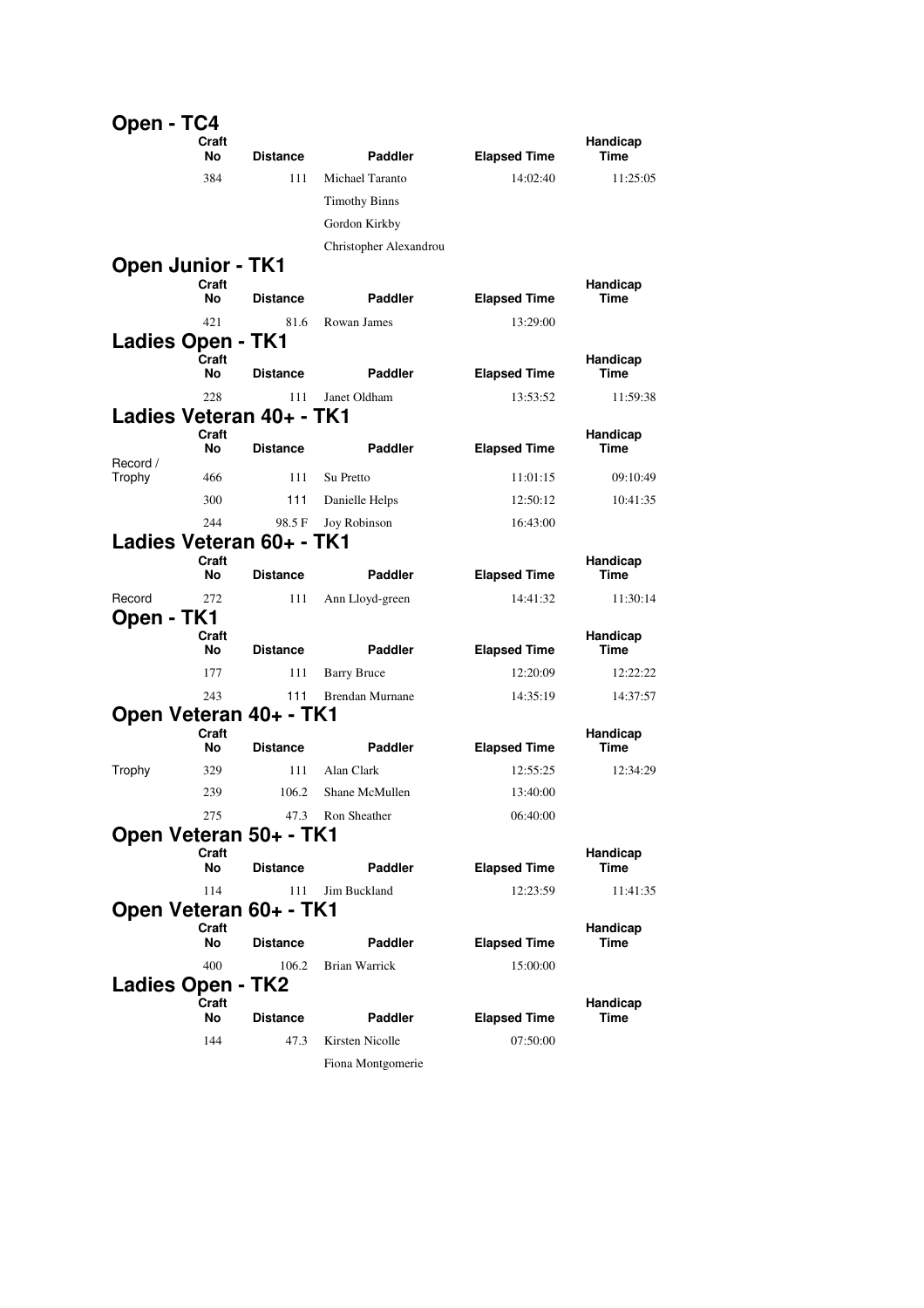| Open - TK2               |             |                        |                       |                     |                  |
|--------------------------|-------------|------------------------|-----------------------|---------------------|------------------|
|                          | Craft<br>No | <b>Distance</b>        | Paddler               | <b>Elapsed Time</b> | Handicap<br>Time |
| Trophy                   | 489         | 111                    | Robert Higginbotham   | 11:16:06            | 12:17:38         |
|                          |             |                        | Darren Drewsen        |                     |                  |
|                          | 465         | 111                    | Benjamin Tomlinson    | 11:37:48            | 12:41:18         |
|                          |             |                        | Tony Tomlinson        |                     |                  |
|                          |             | Open Veteran 50+ - TK2 |                       |                     |                  |
|                          | Craft<br>No | <b>Distance</b>        | <b>Paddler</b>        | <b>Elapsed Time</b> | Handicap<br>Time |
|                          | 407         | 111                    | <b>Robert Perkins</b> | 13:02:45            | 13:09:48         |
|                          |             |                        | Gary Baker            |                     |                  |
| <b>Mixed Open - TK2</b>  |             |                        |                       |                     |                  |
|                          | Craft       |                        |                       |                     | Handicap         |
|                          | No          | <b>Distance</b>        | <b>Paddler</b>        | <b>Elapsed Time</b> | Time             |
|                          | 350         | 106.2                  | Cameron Abood         | 11:27:00            |                  |
| <b>Open Junior - UN1</b> |             |                        | Rebekah Abood         |                     |                  |
|                          | Craft       |                        |                       |                     | Handicap         |
|                          | No          | <b>Distance</b>        | <b>Paddler</b>        | <b>Elapsed Time</b> | Time             |
|                          | 497         | 65                     | Daniel Middleton      | 07:25:00            |                  |
| Open - UN1               |             |                        |                       |                     |                  |
|                          | Craft<br>No | <b>Distance</b>        | <b>Paddler</b>        | <b>Elapsed Time</b> | Handicap<br>Time |
| Trophy                   | 245         | 111                    | Benjamin Nicol        | 11:58:04            | 13:10:35         |
|                          | 370         | 111                    | <b>Michael Thomas</b> | 15:05:21            | 16:36:47         |
|                          | 306         | 111                    | Andrew Gray           | 15:05:26            | 16:36:53         |
|                          | 481         | 65                     | Matt Jenkins          | 06:31:00            |                  |
|                          | 120         | 65                     | Luke Horder           | 06:33:00            |                  |
|                          | 326         | 31.2                   | Damien Daley          | 02:15:00            |                  |
|                          |             | Open Veteran 40+ - UN1 |                       |                     |                  |
|                          | Craft<br>No | <b>Distance</b>        | Paddler               | <b>Elapsed Time</b> | Handicap<br>Time |
| Trophy                   | 475         | 111                    | Simon Stenhouse       | 09:05:46            | 09:42:53         |
|                          | 226         | 111                    | Darryl Coventry       | 11:24:42            | 12:11:16         |
|                          | 145         | 111                    | <b>Brett Norvill</b>  | 11:38:53            | 12:26:24         |
|                          | 199         | 111                    | Michael Quinn         | 12:30:55            | 13:21:59         |
|                          | 117         | 111                    | Robert De Gruchy      | 13:27:50            | 14:22:46         |
|                          | 474         | 111                    | Stephen Alexander     | 14:59:20            | 16:00:29         |
|                          | 231         | 65                     | Peter Grantham        | 06:31:00            |                  |
|                          | 321         | 65                     | John Thearle          | 07:06:00            |                  |
|                          | 178         | 65                     | Jason Wilson          | 07:51:00            |                  |
|                          |             | Open Veteran 50+ - UN1 |                       |                     |                  |
|                          | Craft<br>No | <b>Distance</b>        | Paddler               | <b>Elapsed Time</b> | Handicap<br>Time |
| Trophy                   | 211         | 111                    | Tony Hystek           | 09:15:52            | 09:35:19         |
|                          | 438         | 111                    | Craig Kentwell        | 12:18:10            | 12:44:00         |
|                          | 344         | 65                     | Mike Rowland          | 07:51:00            |                  |
|                          |             |                        |                       |                     |                  |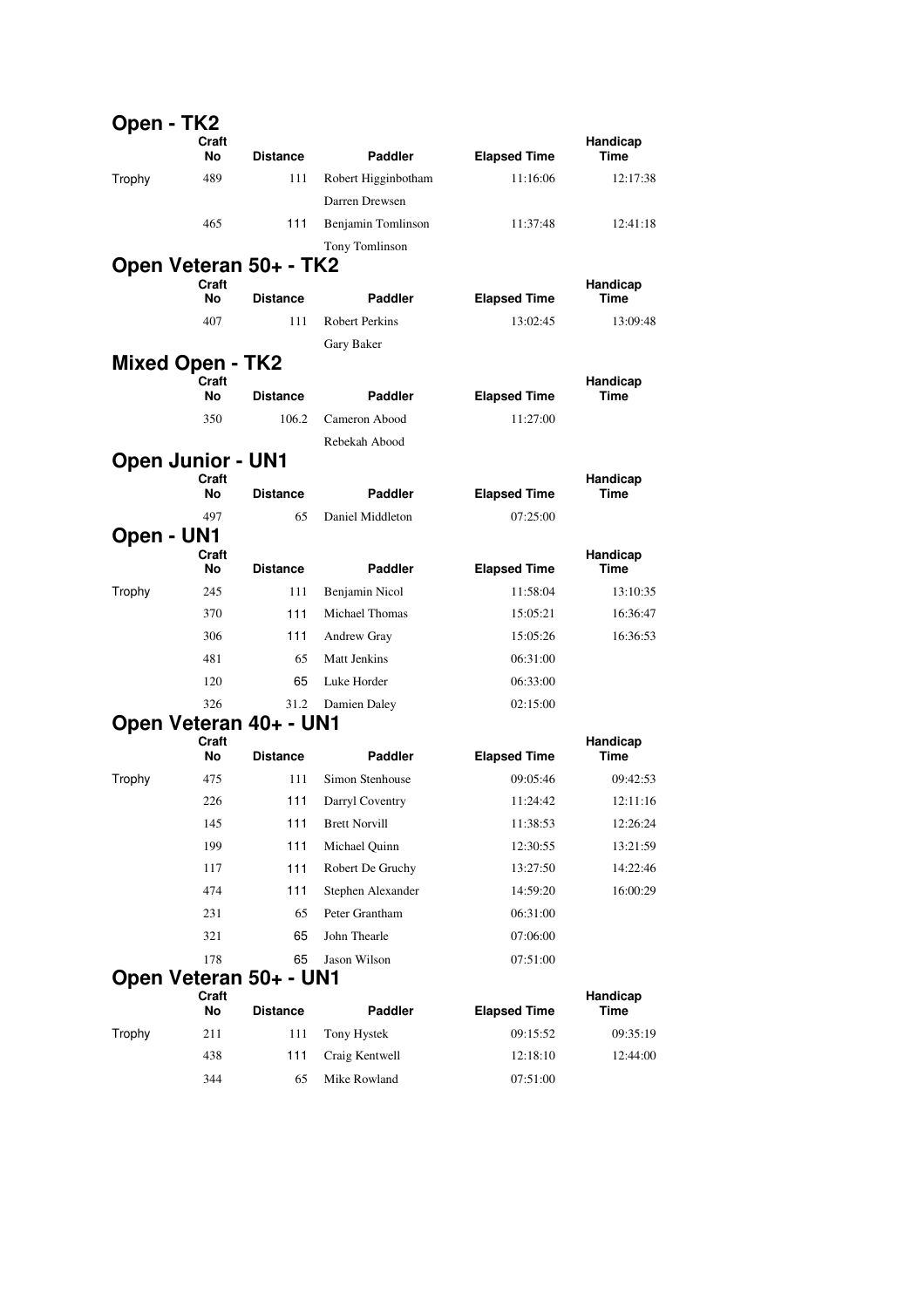#### **Open Veteran 60+ - UN1**

|                         | Craft<br><b>No</b> | <b>Distance</b>         | <b>Paddler</b>           | <b>Elapsed Time</b> | Handicap<br><b>Time</b> |
|-------------------------|--------------------|-------------------------|--------------------------|---------------------|-------------------------|
|                         | 311                | 65                      | Tim McNamara             | 06:58:00            |                         |
| <b>Open UN2</b>         | Craft<br><b>No</b> | <b>Distance</b>         | <b>Paddler</b>           | <b>Elapsed Time</b> | Handicap<br>Time        |
|                         | 456                | 111                     | <b>Randall Fitzsimon</b> | 09:24:50            | 10:51:49                |
|                         |                    |                         | Mark McDonald            |                     |                         |
|                         | Craft              | Open Veteran 40+ - UN2  |                          |                     | Handicap                |
|                         | <b>No</b>          | <b>Distance</b>         | <b>Paddler</b>           | <b>Elapsed Time</b> | <b>Time</b>             |
|                         | 215                | 111                     | <b>Tony Haines</b>       | 09:15:52            | 10:22:01                |
|                         |                    |                         | Mal Odgers               |                     |                         |
|                         | 188                | 111                     | Craig Ellis              | 10:37:10            | 11:52:59                |
|                         |                    |                         | Scott Gilbert            |                     |                         |
| <b>Mixed Open - UN2</b> | Craft              |                         |                          |                     | Handicap                |
|                         | <b>No</b>          | <b>Distance</b>         | <b>Paddler</b>           | <b>Elapsed Time</b> | <b>Time</b>             |
|                         | 270                | 111                     | Val Titov                | 09:50:36            | 10:33:43                |
|                         |                    |                         | <b>Brett Clancy</b>      |                     |                         |
|                         |                    | Mixed Veteran 50+ - UN2 |                          |                     |                         |
|                         | Craft<br>No        | <b>Distance</b>         | Paddler                  | <b>Elapsed Time</b> | Handicap<br><b>Time</b> |
|                         | 392                | 111                     | <b>Stewart Nicol</b>     | 12:21:42            | 12:15:46                |
|                         |                    |                         | Gayle Burke              |                     |                         |
| <b>Stand up</b>         |                    |                         |                          |                     |                         |
|                         | Craft<br>Nο        | <b>Distance</b>         | <b>Paddler</b>           | <b>Elapsed Time</b> | Handicap<br>Time        |
| Record                  | 377                | 111                     | Matthew Worley           | 15:30:18            | 11:55:24                |
|                         | 310                | 65                      | Chris Hughes             | 10:52:00            |                         |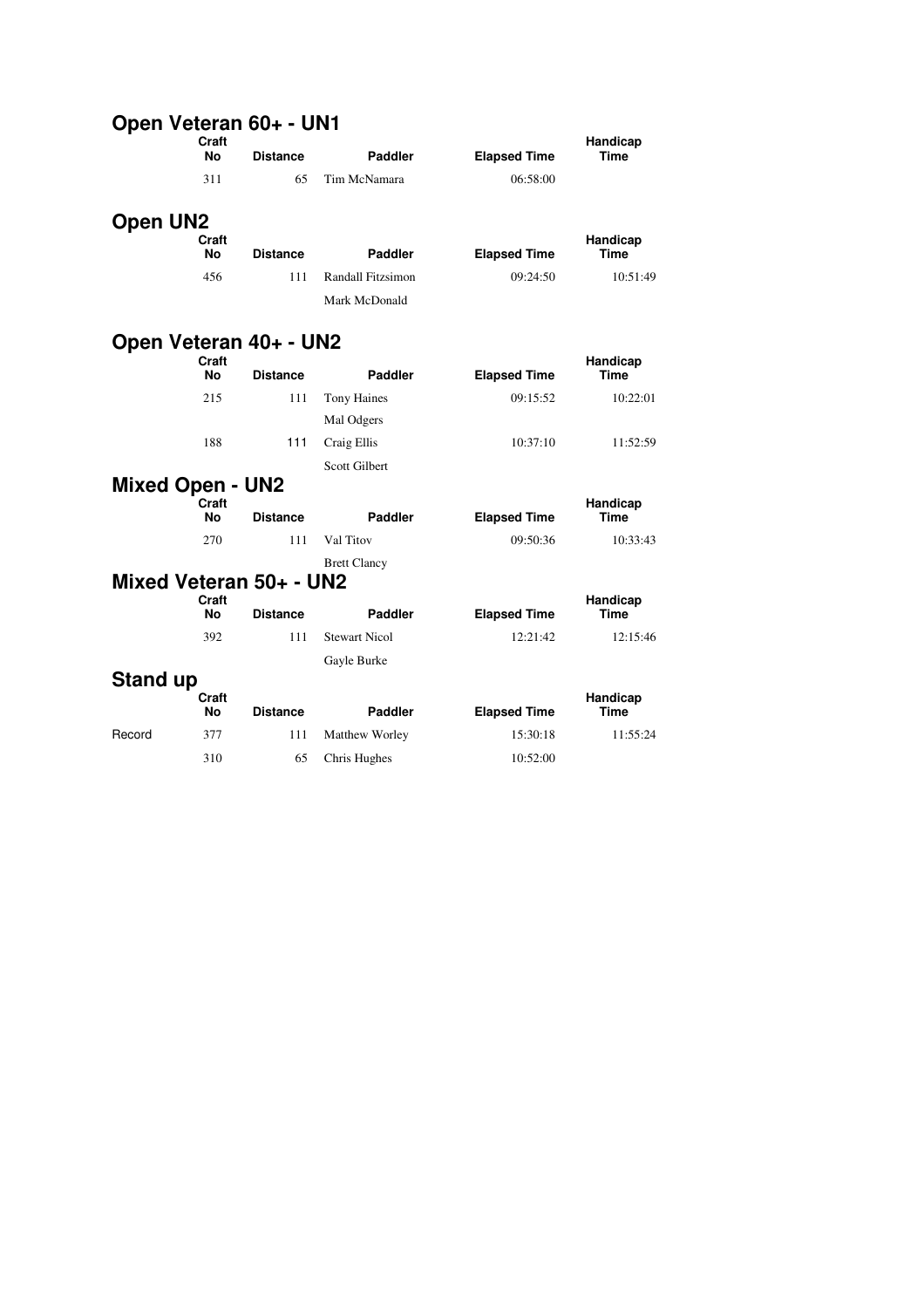## **Handicap Times**

| Place          | Craft<br>N <sub>o</sub> | <b>First Name</b> | <b>Surname</b> | <b>Class</b>       | Handicap<br><b>Time</b> |
|----------------|-------------------------|-------------------|----------------|--------------------|-------------------------|
| $\mathbf{1}$   | 328                     | Paul              | Carter         | V+LREC2            | 09:07:18                |
|                | 328                     | Stephen           | Monger         | V+LREC2            | 09:07:18                |
| $\overline{2}$ | 466                     | Su                | Pretto         | LVTK1              | 09:10:49                |
| $\mathfrak{Z}$ | 235                     | Tom               | Simmat         | MV++MREC           | 09:11:19                |
| $\overline{4}$ | $\overline{121}$        | Toby              | Hogbin         | <b>OMREC</b>       | 09:22:50                |
| $\overline{5}$ | 496                     | John              | Koorey         | V++LREC2           | 09:23:15                |
|                | 496                     | Philip            | <b>Stokes</b>  | V++LREC2           | 09:23:15                |
| 6              | 460                     | Neil              | Crabb          | V+MREC             | 09:23:36                |
| 7              | 202                     | Jack              | Ward           | V+MREC             | 09:24:23                |
| 8              | 314                     | Greg              | Smith          | VLREC2             | 09:24:44                |
|                | 314                     | Peter             | White          | VLREC <sub>2</sub> | 09:24:44                |
| 9              | 211                     | Tony              | Hystek         | $V+UN1$            | 09:35:19                |
| 10             | 271                     | Robert            | Tobias         | V++LREC            | 09:36:20                |
| 11             | 185                     | Scott             | Thomas         | OSSK1              | 09:36:31                |
| 12             | 183                     | <b>Bruce</b>      | Goodall        | <b>VLREC</b>       | 09:37:08                |
| 13             | 290                     | Matt              | Blundell       | OK1                | 09:37:59                |
| 14             | 439                     | Mark              | Goddard        | <b>VSREC</b>       | 09:38:50                |
| 15             | 160                     | Jason             | Cooper         | OLREC <sub>2</sub> | 09:39:06                |
|                | 160                     | Bob               | Turner         | OLREC <sub>2</sub> | 09:39:06                |
| 16             | 103                     | Mick              | Carroll        | <b>VLREC</b>       | 09:41:23                |
| 17             | 320                     | Wayne             | Bower          | OLREC <sub>2</sub> | 09:42:48                |
|                | 320                     | James             | Mumme          | OLREC <sub>2</sub> | 09:42:48                |
| 18             | 475                     | Simon             | Stenhouse      | VUN1               | 09:42:53                |
| 19             | 159                     | Elizabeth         | Van Reece      | <b>LVLREC</b>      | 09:44:59                |
| 20             | 269                     | Jason             | Slade          | <b>OMREC</b>       | 09:53:38                |
| 21             | 486                     | Geoff             | Holloway       | V+LREC2            | 09:54:36                |
|                | 486                     | Lee               | Wright         | V+LREC2            | 09:54:36                |
| 22             | 299                     | Timothy           | Hookins        | MV++MREC           | 09:58:12                |
| 23             | 447                     | <b>Bruce</b>      | Dailey         | <b>OMREC</b>       | 09:58:53                |
| 24             | 165                     | Jennifer          | White          | <b>LMREC</b>       | 10:12:26                |
| 25             | 215                     | Tony              | Haines         | VUN <sub>2</sub>   | 10:22:01                |
|                | 215                     | Mal               | Odgers         | VUN <sub>2</sub>   | 10:22:01                |
| 26             | 454                     | Wayne             | Wanders        | <b>VLREC</b>       | 10:24:00                |
| 27             | 197                     | Cathy             | Miller         | MV+LREC2           | 10:30:26                |
|                | 197                     | Ian               | Vaile          | MV+LREC2           | 10:30:26                |
| 28             | 198                     | Tony              | Bond           | VC2                | 10:30:33                |
|                | 198                     | Alan              | Pierson        | VC <sub>2</sub>    | 10:30:33                |
| 29             | 396                     | Mal               | Crosland       | MxVOut2            | 10:30:49                |
|                | 396                     | Karen             | Schofield      | MxVOut2            | 10:30:49                |
| 30             | 180                     | John              | Stalley        | V+SSK1             | 10:33:14                |
| 31             | 324                     | Tony              | Curtis         | OK1                | 10:33:16                |
| 32             | 270                     | <b>Brett</b>      | Clancy         | MOUN2              | 10:33:43                |
|                | 270                     | Val               | Titov          | MOUN2              | 10:33:43                |
| 33             | 136                     | Alexis            | Kingma         | MOC <sub>2</sub>   | 10:33:52                |
|                | 136                     | Frank             | Kingma         | MOC <sub>2</sub>   | 10:33:52                |
| 34             | 375                     | Leonie            | Cockman        | MVK2               | 10:37:08                |
|                | 375                     | Grant             | Pepper         | MVK <sub>2</sub>   | 10:37:08                |
| 35             | 446                     | Derek             | Simmonds       | V++LREC            | 10:38:50                |
| 36             | 493                     | Anton             | Jukich         | <b>VLREC</b>       | 10:38:50                |
| 37             | 171                     | David             | McPherson      | V++LREC            | 10:41:14                |
| 38             | 300                     | Danielle          | Helps          | LVTK1              | 10:41:35                |
| 39             | 309                     | Jim               | Dickson        | V++LREC            | 10:49:06                |
| 40             | 456                     | Randall           | Fitzsimon      | $UN2$              | 10:51:49                |
|                | 456                     | Mark              | McDonald       | UN <sub>2</sub>    | 10:51:49                |
| 41             | 267                     | Lynne             | Donohoe        | LOUT6              | 10:52:09                |
|                | 267                     | Wendy             | Irik           | LOUT6              | 10:52:09                |
|                | 267                     | Lysa              | Peters         | LOUT6              | 10:52:09                |
|                |                         |                   |                |                    |                         |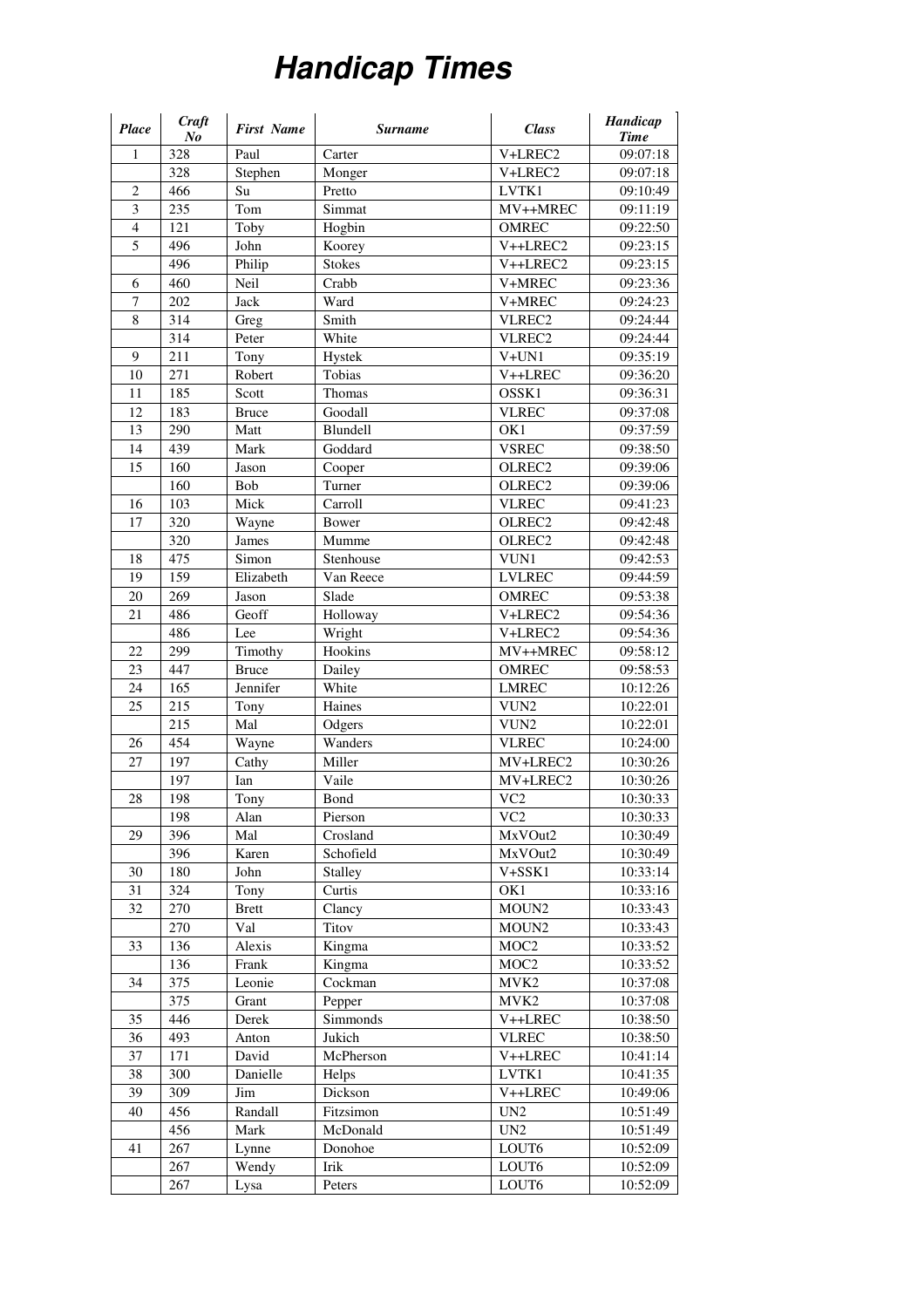|    | 267 | Jessica         | Sullivan      | LOUT6              | 10:52:09 |
|----|-----|-----------------|---------------|--------------------|----------|
|    | 267 | Mary            | Weaver        | LOUT6              | 10:52:09 |
|    | 267 | Tanya           | White         | LOUT6              | 10:52:09 |
| 42 | 158 | Kate            | Carnell       | MxVLREC2           | 10:53:19 |
|    | 158 | Ray             | Kiley         | MxVLREC2           | 10:53:19 |
| 43 | 296 | Richard         | Fox           | <b>VLREC</b>       | 11:00:23 |
| 44 | 153 | Bill            | Forrester     | V+LREC2            | 11:01:46 |
|    | 153 | Wayne           | Rush          | V+LREC2            | 11:01:46 |
| 45 | 476 | Susie           | Wood          | LOUT1              | 11:12:05 |
| 46 | 233 | Lawry           | <b>Brayne</b> | V+LREC             | 11:13:21 |
| 47 | 473 | David           | Bloomfield    | $V+K2$             | 11:16:47 |
|    | 473 | Matthew         | Swann         | $V+K2$             | 11:16:47 |
| 48 | 385 | Chris           | Foote         | V+LREC             | 11:18:29 |
| 49 | 403 | Georgia         | Diebold       | LJREC2             | 11:18:52 |
|    | 403 | <b>Brittany</b> | Sisson        | LJREC <sub>2</sub> | 11:18:52 |
| 50 | 284 | James           | White         | OSSK1              | 11:19:46 |
| 51 | 172 | Richard         | Carey         | V+LREC             | 11:22:47 |
| 52 | 221 | Christine       | King          | MxOLREC2           | 11:23:24 |
|    | 221 | Phillip         | Newton        | MxOLREC2           | 11:23:24 |
| 53 | 384 | Christopher     | Alexandrou    | OTC4               | 11:25:05 |
|    | 384 | Timothy         | <b>Binns</b>  | OTC4               | 11:25:05 |
|    | 384 | Gordon          | Kirkby        | OTC4               | 11:25:05 |
|    | 384 | Michael         | Taranto       | OTC4               | 11:25:05 |
| 54 | 248 | Marg            | Cook          | $MV+K4$            | 11:26:24 |
|    | 248 | Rob             | Cook          | $MV+K4$            | 11:26:24 |
|    | 248 | Warren          | Huxley        | $MV+K4$            | 11:26:24 |
|    | 248 | Merridy         | Huxley        | $MV+K4$            | 11:26:24 |
| 55 | 464 | John            | Harmer        | OC <sub>2</sub>    | 11:26:42 |
|    | 464 | Stephen         | Harmer        | OC <sub>2</sub>    | 11:26:42 |
| 56 | 232 | Glenn           | Davey         | V+LREC2            | 11:26:55 |
|    | 232 | John            | Towns         | V+LREC2            | 11:26:55 |
| 57 | 495 | Garth           | Hunter        | OSSK1              | 11:27:22 |
| 58 | 242 | Fook-Chee       | Tam           | <b>OLREC</b>       | 11:27:45 |
| 59 | 387 | Tony            | Carr          | V++LREC            | 11:27:55 |
| 60 | 302 | Arthur          | Salaris       | MV++Rec2           | 11:29:33 |
|    | 302 | Elaine          | Salaris       | MV++Rec2           | 11:29:33 |
| 61 | 272 | Ann             | Lloyd-green   | $LV++TK!$          | 11:30:14 |
| 62 | 418 | Camilla         | Elliott       | LJREC <sub>2</sub> | 11:40:05 |
|    | 418 | Lexie           | McCullagh     | LJREC2             | 11:40:05 |
| 63 | 114 | Jim             | Buckland      | $V+TK1$            | 11:41:35 |
| 64 | 193 | Geeb            | Smith         | <b>OLREC</b>       | 11:43:16 |
| 65 | 371 | Graeme          | Bacon         | MxOOut6            | 11:44:36 |
|    | 371 | Geoffrey        | Eldridge      | MxOOut6            | 11:44:36 |
|    | 371 | Alasdair        | Grant         | MxOOut6            | 11:44:36 |
|    | 371 | Rachel          | Mosen         | MxOOut6            | 11:44:36 |
|    | 371 | Charlotte       | Pache         | MxOOut6            | 11:44:36 |
|    | 371 | Joanne          | Petterson     | MxOOut6            | 11:44:36 |
| 66 | 303 | Mark            | O'Hara        | VLREC2             | 11:48:58 |
|    | 303 | Darren          | Williams      | VLREC2             | 11:48:58 |
| 67 | 188 | Craig           | Ellis         | VUN2               | 11:52:59 |
|    | 188 | Scott           | Gilbert       | VUN <sub>2</sub>   | 11:52:59 |
| 68 | 342 | Bill            | Taylor        | V++LREC            | 11:53:18 |
| 69 | 449 | Justin          | Channells     | OMREC              | 11:53:25 |
| 70 | 225 | Craig           | Hunter        | OLREC <sub>2</sub> | 11:53:48 |
|    | 225 | Phillip         | Wishart       | OLREC2             | 11:53:48 |
| 71 | 104 | Derek           | Chart         | <b>OLREC</b>       | 11:54:37 |
| 72 | 377 | Matthew         | Worley        | SU                 | 11:55:24 |
| 73 | 216 | Patricia        | Ashton        | <b>LVLREC</b>      | 11:57:02 |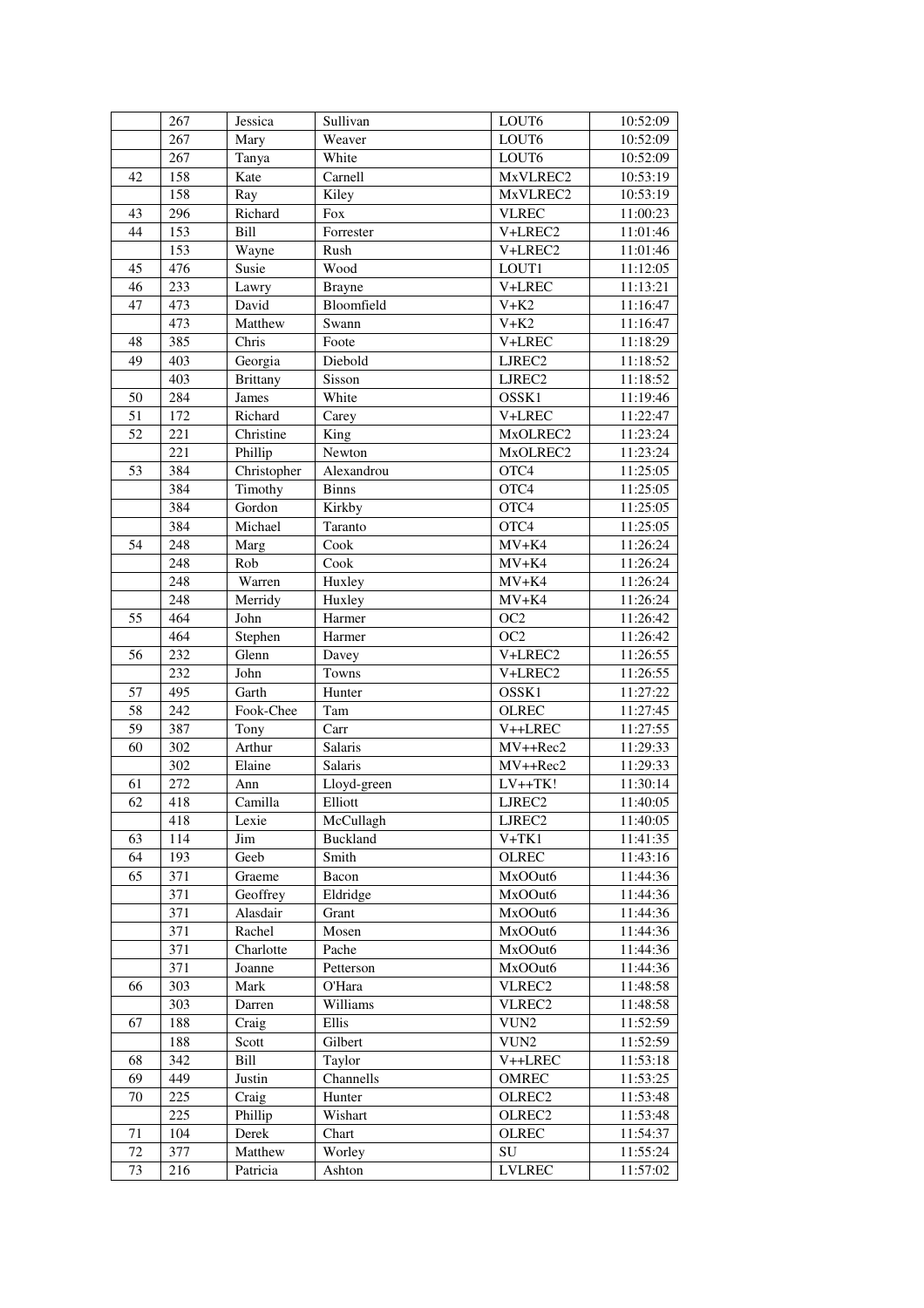| 74  | 487 | James          | Suthern            | MxOLREC2            | 11:58:44 |
|-----|-----|----------------|--------------------|---------------------|----------|
|     | 487 | Danielle       | Winslow            | MxOLREC2            | 11:58:44 |
| 75  | 228 | Janet          | Oldham             | LTK1                | 11:59:38 |
| 76  | 444 | Mark           | Hall               | Mout2               | 12:02:26 |
|     | 444 | Claire         | Tingey             | Mout2               | 12:02:26 |
| 77  | 227 | Linda          | <b>Bostelaar</b>   | <b>LVMREC</b>       | 12:09:33 |
| 78  | 322 | Belinda        | Crichton           | LTC <sub>2</sub>    | 12:10:44 |
| 79  | 322 | Michelle       | Yuen               | LTC <sub>2</sub>    | 12:10:44 |
| 80  | 226 | Darryl         | Coventry           | VUN1                | 12:11:16 |
| 81  | 392 | Gayle          | <b>Burke</b>       | $MxV+UN2$           | 12:15:46 |
|     | 392 | Stewart        | Nicol              | MxV+UN2             | 12:15:46 |
| 82  | 489 | Darren         | Drewsen            | OTK <sub>2</sub>    | 12:17:38 |
|     | 489 | Robert         | Higginbotham       | OTK <sub>2</sub>    | 12:17:38 |
| 83  | 177 | <b>Barry</b>   | <b>Bruce</b>       | OTK1                | 12:22:22 |
| 84  | 145 | <b>Brett</b>   | Norvill            | VUN1                | 12:26:24 |
| 85  | 298 | Richard        | Robinson           | OK1                 | 12:30:22 |
| 86  | 169 | Campbell       | Tiley              | V+LREC              | 12:30:31 |
| 87  | 329 | Alan           | Clark              | VTK1                | 12:34:29 |
| 88  | 338 | <b>Brendan</b> | O'Sullivan         | OK1                 | 12:37:11 |
| 89  | 465 | Tony           | Tomlinson          | OTK2                | 12:41:18 |
|     | 465 | Benjamin       | Tomlinson          | OTK <sub>2</sub>    | 12:41:18 |
| 90  | 151 | Storm          | Arthur             | OREC <sub>2</sub>   | 12:43:09 |
|     | 151 | Rory           | Pryde              | OREC <sub>2</sub>   | 12:43:09 |
| 91  | 438 | Craig          | Kentwell           | $V+UN1$             | 12:44:00 |
| 92  | 419 | Isabel         | Carey              | LJREC <sub>2</sub>  | 12:44:27 |
|     | 419 | Emilia         | Sedgwick           | LJREC2              | 12:44:27 |
| 93  | 386 | Philip         | Harmer             | V+LREC              | 12:47:01 |
| 94  | 236 | Michael        | Triguboff          | VLREC2              | 12:49:37 |
|     | 236 | Christopher    | White              | VLREC2              | 12:49:37 |
| 95  | 404 | Timothy        | Pearson            | MJREC2              | 12:49:38 |
|     | 404 | Angus          | Trenerry           | MJREC2              | 12:49:38 |
| 96  | 451 | Paul           | O'Neill            | V+LREC              | 12:50:46 |
| 97  | 305 | Mardi          | <b>Barnes</b>      | LLREC <sub>2</sub>  | 12:52:13 |
|     | 305 | Akino          | Ogawa              | LLREC2              | 12:52:13 |
| 98  | 406 | Sarah          | <b>Barker</b>      | MxJRec2             | 12:56:20 |
|     | 406 | Lorne          | Gurney             | MxJRec2             | 12:56:20 |
| 99  | 431 | Ben            | Brunckhorst        | MJLREC2             | 12:58:21 |
|     | 431 | Levi           | McKnzie-Kirkbright | MJLREC2             | 12:58:21 |
| 100 | 435 | Mitchell       | <b>Brown</b>       | OREC <sub>2</sub>   | 12:58:40 |
|     | 435 | Alexander      | Smith              | OREC <sub>2</sub>   | 12:58:40 |
| 101 | 107 | Doron          | Levy               | <b>OMREC</b>        | 13:02:00 |
| 102 | 194 | Richard        | Tustin             | V+LREC              | 13:05:56 |
| 103 | 407 | Gary           | Baker              | $V+TK2$             | 13:09:48 |
|     | 407 | Robert         | Perkins            | $V+TK2$             | 13:09:48 |
| 104 | 245 | Benjamin       | Nicol              | OUN1                | 13:10:35 |
| 105 | 274 | <b>Brett</b>   | Shannon            | <b>OLREC</b>        | 13:15:56 |
| 106 | 174 | Donita         | Davids             | MxVOut2             | 13:20:57 |
|     | 174 | Richard        | Thomson            | MxVOut2             | 13:20:57 |
| 107 | 199 | Michael        | Quinn              | VUN1                | 13:21:59 |
| 108 | 139 | Andrew         | Mathers            | VSSK1               | 13:25:19 |
| 109 | 432 | George         | Broun              | MJREC2              | 13:39:06 |
|     | 432 | Joss           | Guyer              | MJREC2              | 13:39:06 |
| 110 | 319 | <b>Brian</b>   | Lyon               | V <sub>++</sub> DRR | 13:42:34 |
| 111 | 148 | Marty          | Holden             | OMREC               | 13:46:11 |
| 112 | 335 | <b>Bruce</b>   | Lew                | V++LREC             | 13:47:40 |
| 113 | 111 | Richard        | <b>Barnes</b>      | <b>VSREC</b>        | 13:47:48 |
| 114 | 450 | Greg           | Keen               | <b>OMREC</b>        | 13:48:32 |
| 115 | 247 | James          | Farrell            | <b>OLREC</b>        | 13:51:34 |